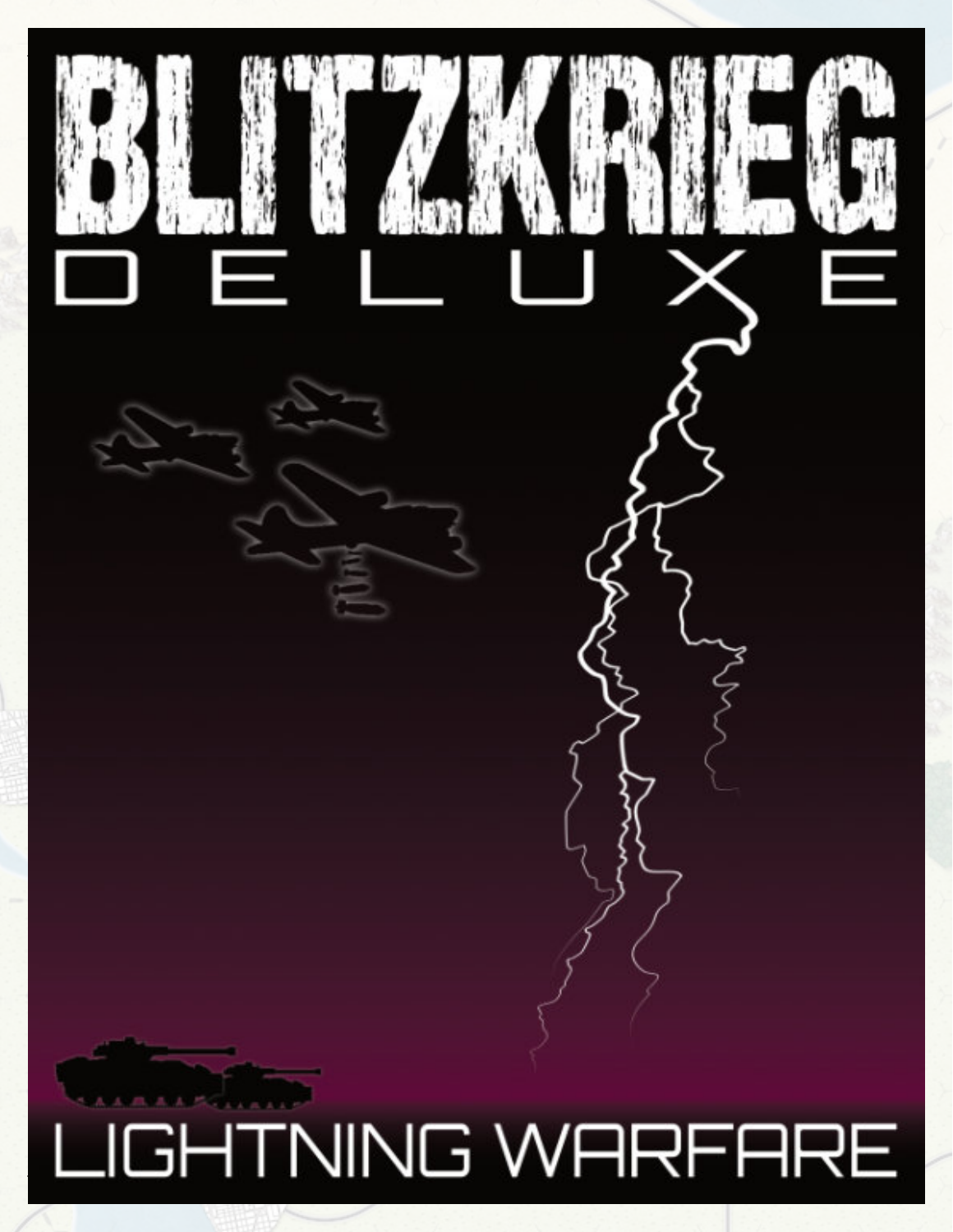# TABLE OF CONTENTS

| <b>1.0 Game Components</b>          | 3              |
|-------------------------------------|----------------|
| 1.1 Game Board                      | 3              |
| 1.2 Unit Setup Charts               | 3              |
| 1.3 Player Aid Card                 | 3              |
| 1.4 Combat Units                    | 3              |
| 1.5 Markers                         | 4              |
| 2.0 Sequence of Play                | 4              |
| 2.1 Initiative Determination        | 4              |
| 2.2 Weather Determination           | 4              |
| 2.3 Player Order Determination      | 4              |
| 2.4 First Player Activity           | 4              |
| 2.5 Second Player Activity          | 5              |
| 2.6 Advance Turn Marker             | 5              |
| <b>3.0 Player Activities</b>        | 5              |
| 3.1 Cities and Critical Resources   | 5              |
| 3.2 Naval Ascendancy                | 6              |
| 3.3 Reinforcements and Replacements | $\overline{7}$ |
| 3.4 Combat Supply                   | $\overline{7}$ |
| 3.5 Ground Movement                 | $\overline{7}$ |
| 3.6 Sea Movement and Invasions      | 9              |
| 3.7 Air Operations                  | 9              |
| 3.8 Combat                          | 10             |
| 3.9 Turn End Activities             | 14             |
| <b>4.0 Minor Countries</b>          | 15             |
| 4.1 Minor Country Control           | 15             |
| 4.2 Control Effects                 | 15             |
| 4.3 Minor City Reduction            | 15             |
| 4.4 Garrisons                       | 15             |
| 4.5 Guerrillas                      | 15             |
| 4.6 Supply Effects                  | 15             |
| 5.0 Optional Extended Play          | 15             |
|                                     |                |

# MULTI-PLAYER OPTIONS

Even though Blitzkrieg Deluxe was designed as a two-player games, there is enough going on to allow multiple players per game. In fact, there is so much going on, that it might be a good idea to consider multiple players from the outset.

Divide the players into two teams. If there are two players per side, either divide units up geographically or have one player manage the ground forces, while the other player manages the land and sea-base units. If there are three players per side, one player should be the over-all commander responsible for the placement of reinforcements and replacements as well as air units. Divvy the other units up between the other players.

# RE-DESIGNERS NOTES

*Blitzkrieg Deluxe* is the result of no small measure of insanity on my part. It grew first from a desire to practice the map making skills employed in other game design projects, which then extended to the counters, the play-aid cards, and then  $-$  of course  $-$  the rules you hold in your hands. In for a penny, in for a pound, as they say.

Given that this is not a new design, I am compelled (as should anyone who does this sort of thing) to acknowledge *The Avalon Hill Game Company* as the original publisher of the game and its designer Lawrence Pinsky and re-designer David Roberts. I should also note Wendell Martin, Richard Wein, and Richard Hamblen, who had a hand in putting together a substantial quantity of errata and clarifications for the original design.

*Blitzkrieg* was one of the first war games I ever purchased. At the time, its complexity rating was about as high as it could be. However, when looked at through a  $21<sup>st</sup>$  Century lens, the rules are pretty straight-froward, even thought there is quite a bit to keep track of. I'm hoping that the new game components will ease that burden a bit.

Rather than simply rewriting the rules to consolidate all of the "basic, optional, and tournament" rules into a coherent whole, I took the opportunity to incorporate many of the errata and clarifications noted over the years. However, players familiar with the original rules will note that I've contradicted some of these clarifications for the sake of game play. For instance, the suggestion that resolved events be retroactively restored due to the affects of air combat activities just does not work. The game system needs to account for these events smoothly. I've also modified the attrition results table.

I've also taken the opportunity to add some additional mechanics to add a little more chaos to the system, including player initiative, random game-end, and combat straining. So, it's important that those familiar with the original design take the time to read through this rules set to see what's been changed.

Even though players are able to play the game with the new components and the old rules set without trouble, they are encouraged to give this updated rules set a try.

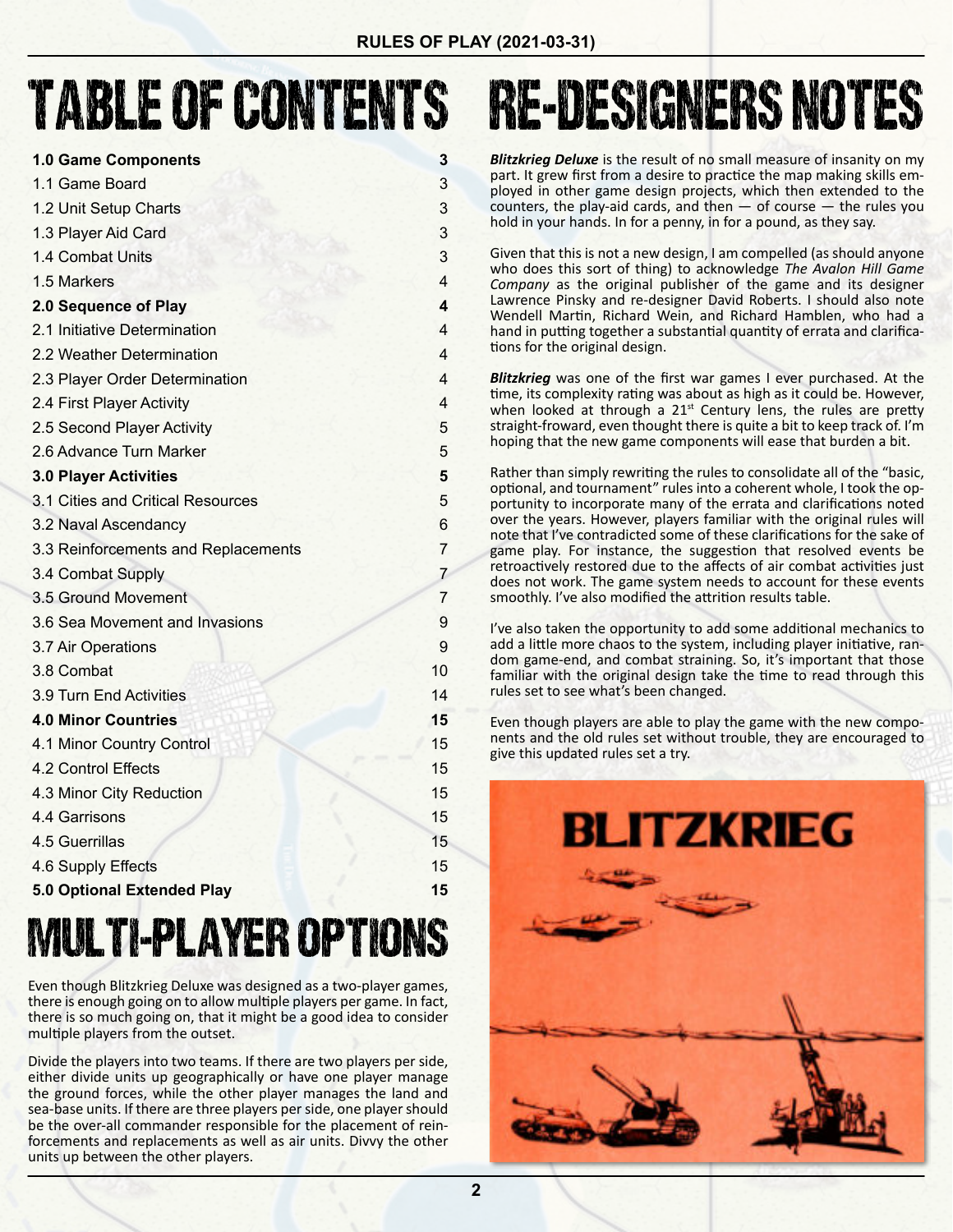<span id="page-2-0"></span>

*Blitzkrieg* was published by *The Avalon Hill Game Company* in 1968. At the time it was considered a "monster" game with two large maps, and hundreds of game pieces. The game also garnered a "10" complexity level as compared to other games in *Avalon Hill's* catalog. Other than it's perceived complexity, what made *Blitzkrieg* different was its generic nature. Rather than pitting the Germans against ... well, anyone ... in a historical World War 2 setting (as one might expect from the game's very name), **Blitzkrieg** uses a generic setting that pits "Big Red" against "Great Blue," as one might expect from a more formal *Rand* think-tank activity. By removing historical actors and locations from the game, players can focus more on how strategy works in a broader context.

The goal of *Blitzkrieg Deluxe* is to update the original design both graphically and in game play. The original game was broken into two versions, the Basic Game and the Tournament Game. By today's standards, even the Tournament Game is only moderately complex. There are quite a few moving parts, but the game mechanics are easily graspable through a fairly static sequence of play. These rules are organized in a manner that follows the sequence of play, and even those players who have been around long enough to have committed the original's game system to memory are encouraged to read through the rules for the slight tweaks that have been made.

#### *Blitz on!*

#### **1.0 Game Components**

The following provides a description of the game's components. As the game is currently offered as "print-and-play," the components must be printed, mounted, and cut-out as needed in order to play the game.

#### **1.1 Game Board**

The game board is a 34" by 55" map depicting the terrain over which the players will battle. The map is overlaid with a grid of hexagons that are used to regulate the movement of game pieces (or combat units) on the map as described by the movement rules. The map is decorated with different types of terrain that affect movement such as cities, woods, mountains, desert, beaches, and rivers in addition to open sea that surrounds much of the battle area. National boundaries for the fictitious nations are depicted by dashed lines, most of which are black, while the blue and red lines indicate the borders of the two player-nations, Great Blue and Big Red, respectively.

#### **1.2 Unit Setup Charts**

Each player receives two unit setup charts. These charts indicate which units (game pieces) start the game on the map, and on which turns reinforcements arrive. Each set of charts should be placed within easy reach of the appropriate player.

When initially setting up the game, those units that are noted as beginning on the map are placed by each player as desired within the borders of their home country. These units may be held back and placed onto the map during future turns as reinforcements.

#### **1.3 Player Aid Card**

At least one of these cards should be made available to the players. The Player Aid Card includes all of the tables that must be referenced during play, along with instructions on their use. The tables on this card are also printed along the edges of the map, but without the extra verbiage. Once a few game turns have been played through, the need to refer to this card should decrease and the tables on the map should be sufficient.

#### **1.4 Combat Units**

Combat units are represented by square markers printed with the details of a military formation in a color belonging to one side or the other (blue or red). These are the "chess pieces" used to move across the map, engage in combat, and conquer locations in an effort to achieve final victory. Players are limited to the combat units included in the game. Each combat unit shares several basic factors:

- 1.4.1 **Type** The NATO symbol at the center of each combat unit indicates its type.
- 1.4.2 **Size** The characters above the type symbol indicate the size of the unit (division or wing, brigade, battalion or squadron).
- 1.4.3 **Organiza�on** This code represents the higher level echelon (typically a corps) to which the unit belongs. If this code is an "S" the unit is a supplemental unit used to indicate a loss of strength following combat.
- 1.4.4 **Identification** This code identifies the unit's name within its organization.
- 1.4.5 **Movement Factor** This code indicates the pool of points a unit receives when activated that are used to pay for movement across the map. As a unit moves from hex to hex, these points are spent. Once a unit has exhausted its pool of points, it must stop moving.
- 1.4.6 **Combat Factor** This code indicates the strength of a unit when engaged in combat. Most units have only a single value that is used whether the unit is attacking or defending. Artillery units, however, have two separate values. The first is used when an artillery unit is bombarding, while the second is used when engaged in attrition combat.
- 1.4.7 **Appearance** Roughly half of each army's units includes a number or letter in the upper right corner. This letter or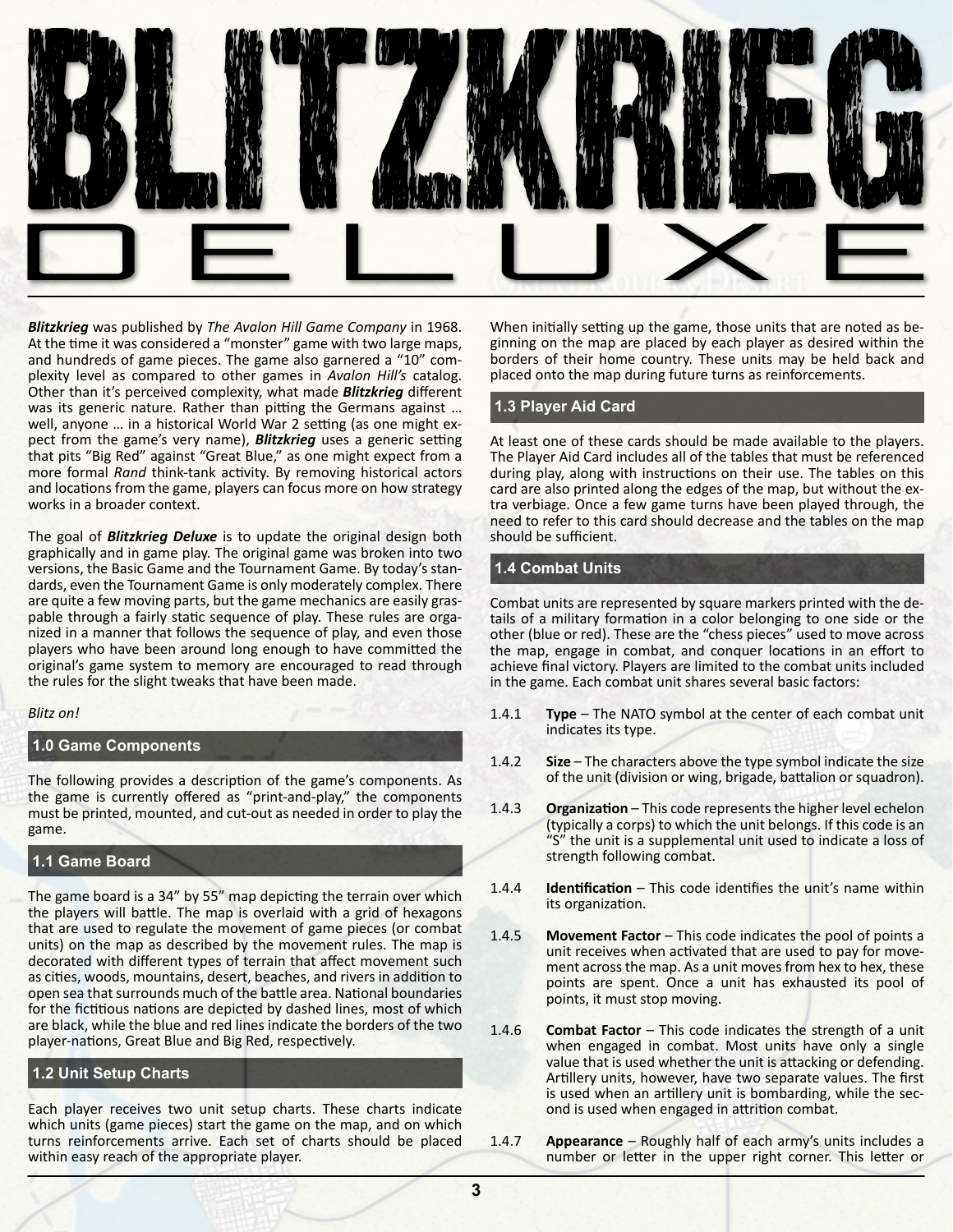<span id="page-3-0"></span>

number indicates the turn on which the unit enters play. An "O" means that the unit begins the game "On" the map. A number indicates that the unit enters the map as a reinforcement on that numbered turn (even the first turn).

#### **1.5 Markers**

There are three types of non-combat unit markers used in the game. In most respects, there is no limit to the number of markers included in the game. If more of these units are required than are included with the game, additional markers can be mocked up as needed.

- 1.5.1 **Turn/Weather/Initiative These markers do** triple-duty in both indicating the current turn on the turn track on the map, noting the state of the **CLEAR** weather during that turn, and which side currently holds the initiative for that turn. To this end, each player receives a set of six turn markers where each specifies a weather state. The player who wins the initiative at the start of a turn should place their marker with the correct weather state into the current turn box on the turn track, replacing the one located in that box if necessary.
- 
- 1.5.2 **Control** These markers are noted with flag symbols and are used to indicate who controls city hexes within a neutral country. When a player invades a neutral country, the opposing player



places a control marker of their color in each city hex within that country. When an invading player reduces an enemycontrolled city, the control flag is replaced by the control marker of the invading side. This exchange may reoccur as a city changes hands several times during the course of the game.

1.5.3 **Reduc�on** – These markers are noted with a lined circle or cancellation symbol. When an industrial center, port or city road hex is reduced, these markers are used to note that these hexes cannot be used for production purposes on that turn.



#### **2.0 Sequence of Play**

Each game turn follows a strict sequence of steps. These steps must be followed and completed in the order noted. Some steps may be skipped if they do not apply at the time the step occurs, but steps may not be completed out of the order indicated.

#### **2.1 Initiative Determination**

Both players roll a die, with the high roller taking the initiative. In case of ties, the player that held the initiative on the previous turn (or the Blue player on the first turn), retains the initiative. The die roll is modified by a couple of factors. The player that controls more non-reduced cities adds one to the die result. The player that controls more unreduced critical resource hexes adds one to the die result. The player that has naval ascendancy adds one to the result. These modifiers are cumulative (so a player with all three would add  $+3$  to the die roll).

#### **2.2 Weather Determination**

The player holding the initiative rolls a die and cross-references the result on the with the current turn on the Weather Chart. Note that weather is always "clear" until the eighth turn, so no die roll is required until that turn. If necessary, the player holding the initiative replaces the turn marker with one matching his or her nation's color that shows the appropriate weather condition. The numbers in parenthesis indicate turns beyond twenty if players opt to extend the game. Results are as follows:

- 2.2.1 **Clear** All conditions normal.
- 2.2.2 **Rain** Attack factor of fighter and bomber units halved; all off-the-road movement is halved except in desert, where it does not rain.
- 2.2.3 **Gale** No air operations; all off-the-road movement halved including armored movement in the desert where there are dust storms; movement on the road itself is at basic MF, no triple bonus on the road; all units at sea must land in a friendly port that turn if possible, or be eliminated; no invasions and no supply by sea through ports or beaches.
- 2.2.4 **Fog** No air operations; infantry attack at double their normal strength.
- 2.2.5 **Ice** No air operations; all units on mountains may not move that turn, they are eliminated if forced to retreat; no road movement bonus.
- 2.2.6 Snow Air units attack strength halved; rivers are frozen and don't double; no road or desert bonus; all off-the-road movement halved; units on mountains may leave, but no ground units may move onto mountains.

#### **2.3 Player Order Determination**

The player holding the initiative decides if their forces will be activated first or second during the turn. Although it may seem obvious that a side would want to go first, it may be preferable to react to what the enemy is doing, rather than letting the enemy react. The player determined to go first during a turn is the "First Player" while the other is the "Second Player."

#### **2.4 First Player Activity**

The First Player now performs combat unit activities, with the enemy occasionally interrupting as able.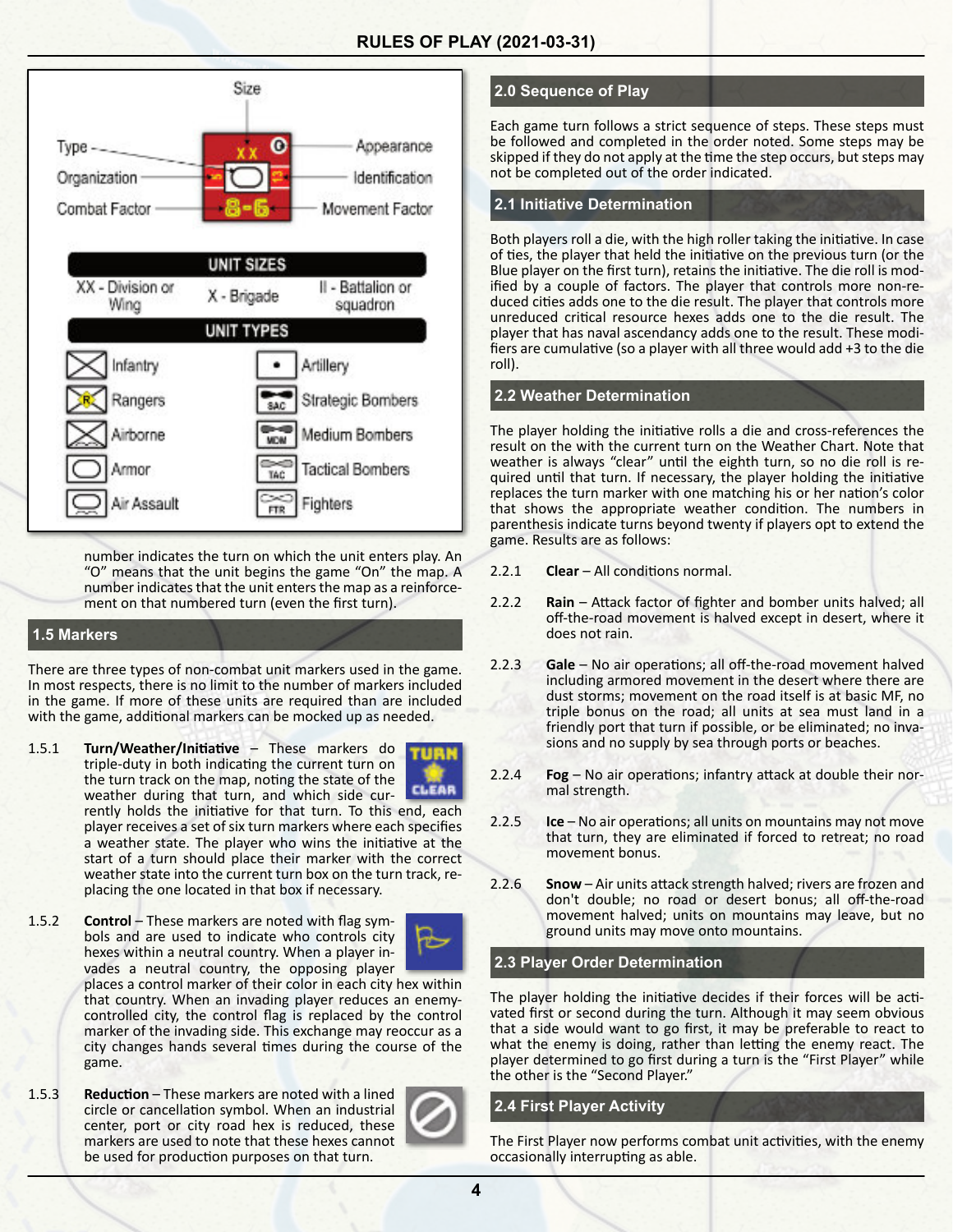- <span id="page-4-0"></span>2.4.1 **Critical Resources** – The First Player checks the impact of lost or reduced critical resource cities.
- 2.4.2 **Naval Ascendency** The First Player checks the impact of naval ascendency.
- 2.4.3 **Reinforcements** The First Player places reinforcements and replacements. Unit recombination occurs as this time.
- 2.4.4 **Ground Movement** The First Player moves ground units as desired and able.
- 2.4.5 **Air Movement** The First Player moves air units as desired and able.
- 2.4.6 **Air Interception** The Second Player moves intercepting fighters as desired and able and completes interception attacks.
- 2.4.7 **Bombing and Strafing** The First Player completes bombing and and both players complete strafing missions.
- 2.4.8 **Ground Combat** The First Player completes all ground combat.
- 2.4.9 **Overrun Movement** The First player completes overrun movement, if any.
- 2.4.10 **Guerrilla Combat** The First Player sustains losses due to guerrilla combat, if applicable.
- 2.4.11 **Industrial Recovery** The First Player removes reduction markers from friendly cities.

#### **2.5 Second Player Activity**

The Second Player now performs combat unit activities, with the enemy occasionally interrupting as able.

- 2.5.1 **Cri�cal Resources** The Second Player checks the impact of lost or reduced critical resource cities.
- 2.5.2 **Naval Ascendency** The Second Player checks the impact of naval ascendency.
- 2.5.3 **Reinforcements** The Second Player places reinforcements and replacements. Unit recombination occurs at this time.
- 2.5.4 **Ground Movement** The Second Player moves ground units as desired and able.
- 2.5.5 **Air Movement** The Second Player moves air units as desired and able.
- 2.5.6 **Air Interception** The First Player moves intercepting fighters as desired and able and complete interception attacks.
- 2.5.7 **Bombing and Strafing** The Second Player completes bombing and both players complete strafing missions.
- 2.5.8 **Ground Combat** The Second Player completes all ground combat.
- 2.5.9 **Overrun Movement** The Second Player completes overrun movement, if any.
- 2.5.10 **Guerrilla Combat** The Second Player sustains losses due to guerrilla combat, if applicable.

2.5.11 **Industrial Recovery** – The Second player removes reduction markers from friendly cities.

*Clarification: The turn sequence seems fairly complex, but it's actually quite straight-forward. Essen�ally, each player checks the status of their supply and resources as affected by control of sea zones. A player then places any reinforcements or replacements received during the turn. Next, a player moves ground forces, followed by air units.* The opposing player moves intercepting air units and resolves attacks *against enemy air units. Any surviving air units complete bombing* and strafing attacks. Surviving ground units completes ground com*bat. Next, any units not involved in combat that are next to overrun enemy units may advance. Any units eliminated due to guerrilla ac- �ons are removed and then reduced city markers are removed.*

#### **2.6 Advance Turn Marker**

The player holding the initiative rolls a die. If the roll is equal to or less than the number indicated in the box on the turn track occupied by the turn marker, the game ends immediately and victory determined. Otherwise, the player holding the initiative advances the turn marker to the next box on the turn track. If the players are using the extended play option, no game end die roll is made. Instead, the marker is simply advanced to the next box on the turn track. At the end of the twentieth turn, move the turn marker back to the first box on the turn track and continue play normally.

#### **3.0 Player Activities**

During each turn, both players must follow a series of steps in order to complete their part of the turn sequence. The First Player does this first, followed by the Second Player. A step may only be skipped if it cannot otherwise be completed. The following rules sections break down each step in this sequence.

#### **3.1 Cities and Critical Resources**

On the map, city hexes are indicated as being resource centers through the printing of a small round icon overlaying at least one hex of a multi-hex city. With regards to multi-hex cities, the icon applies to all of the hexes within that city, not just the one that the badge touches. There are three types of critical resource hexes: Petrochemical (an oil derrick icon), Basic Industry (a factory icon), and Naval Stores (a cargo crane icon).

- 3.1.1 **Critical Resource Control** The icon for each resource city indicates who controls it. Red icons are controlled by the red player, while blue icons are controlled by the blue player. Even if a player captures an opponent's resource city, he or she does not control the resource, but simply makes it unavailable to the owner. Neutral, white icon cities, however may be controlled and used by the side that controls them at the beginning of a player's turn.
- 3.1.2 **Resource Denial** A friendly city's resources, including their use as airbases and ports, are unavailable if a city is occupied by or adjacent to an enemy unit. A Neutral city's resources are available as long as they are occupied by a friendly unit and not adjacent to an enemy unit.
- 3.1.3 **Overreaching** If, following the status determination of critical resource control, there are too many units in play than allowed, those excess units must be moved in such a way that the control limits are complied with by the end of the turn. Otherwise, they are eliminated from play.
- 3.1.4 **Petrochemical** These city hexes represent oil and fuel refinement capacity. The effects of control are as follows: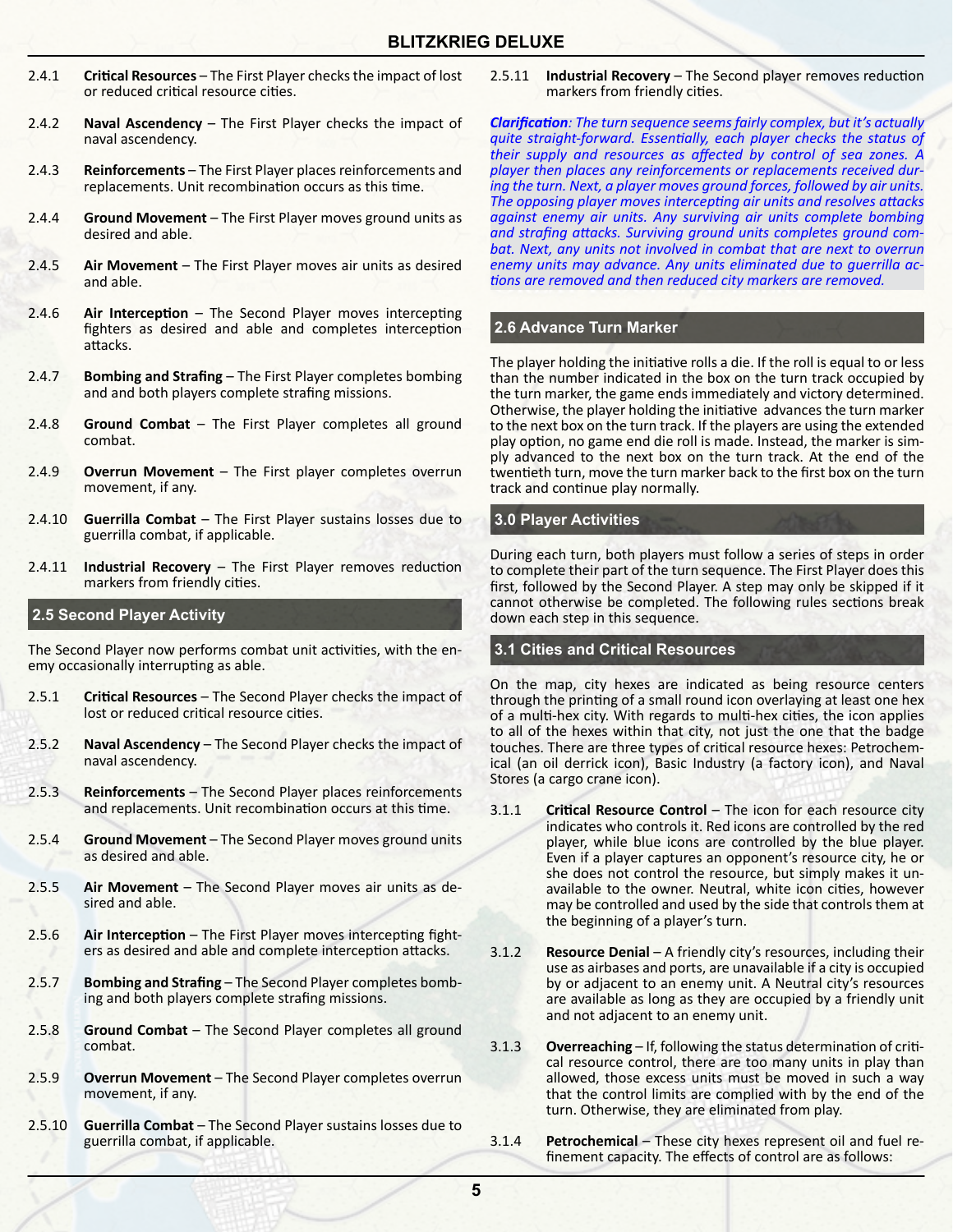<span id="page-5-0"></span>

- **Three or more** a player may operate normally.
- **Two** a player may only fly (including active patrols) forty factors of air missions that player-turn, including air transport and rebasing. All armor units lose two movement factors and may not use strategic movement or advance after combat. No more than five air and ground units combined may be left at sea.
- One a player may fly (including active patrols) no more than twenty factors of air missions. Armor, air assault, and artillery units may only move one hex and no units may use strategic movement or advance after combat. No more than five units at sea and these may only be in sea zones that include a friendly port.
- **None** a player may fly (including active patrols) no more than eight factors of air missions, twelve factors of infantry retain normal movement, there is no strategic movement or advance after combat, and all other units are limited to one hex movement. No units are allowed at sea.
- 3.1.5 **Basic Industry** These cities represent centers of production for industrial products necessary to the war effort (ball bearings, electricity, etc.). The effects of control are as follows:
	- **Three or more** a player may operate normally.
	- **Two** a player's air units bomb and attack at half-strength, all attacks above 4-1 on the Attrition Table are rolled at 4-1 instead, and artillery may not attack on the Barrage and Bombardment Table. Sea zones of friendly superiority are considered contested instead.
	- **One** a player may not attack with air units, except for fighters that attack at half-strength. Fighters may not contribute to naval ascendancy point calculations. Only three attacks greater than 1-1 on the Attrition Table may be resolved, and these may not be above 4-1. Artillery cannot attack using the Barrage and Bombardment Table. Sea zones of friendly superiority or contested are considered uncontrolled instead.
	- None a player may not perform any air combat, all attacks greater than 1-1 are treated as 1-1 on the Attrition Table, no artillery may attack using the Barrage and Bombardment Table. All sea zones are considered uncontested or of enemy superiority.
- 3.1.6 **Naval Stores** These cities represent naval command and control centers as well as naval production centers. The effects of control are as follows:
	- **Three or more** a player may operate normally.
	- **Two** a player may have no more than five air and/or ground units (total, ten) at sea.
	- **One** a player may have no more than five units at sea and may only operate in sea zones that include a friendly port.
	- **Zero** a player may not have any units at sea. Any units at sea must land. If a player's Naval Stores capacity is reduced to zero, it remains at zero for the rest of the game (his or her navy has been destroyed).

#### **3.2 Naval Ascendancy**

Naval ascendancy represents the ability of a side to control the sea lanes and thereby transport ground and air forces by sea. During this phase of a player's activation, each player checks their side's level of ascendancy in each sea zone. A player earns one naval point per attack factor at sea in a zone, one point for each available, non-reduced friendly port within that zone, and a point for each factor of combat ready tactical, medium, or fighter combat factors in ports within that zone. Each player also receives naval points equal to the remaining number of factors with which the player invaded within that sea zone during the previous player turn. The attack factors used to calculate naval points that are not at sea are subject to the effects of weather, critical resources and supply. Players compare their total naval points within each zone to determine their level of naval ascendancy within that zone. There are four levels naval ascendancy:

- 3.2.1 **Naval Superiority** A player has at least ten naval points and at least twice as many points has the enemy within the zone.
- 3.2.1.1 **Enemy Control** a player may not move to sea from ports, invade, or trace supply through the zone. Units that begin the turn within the zone are not supplied and may land in a friendly port within the zone. Additional units may be moved into the zone from adjacent sea zones.
- 3.2.1.2 **Friendly Control** invading units are doubled when attacking from full sea hexes, and if still on sea hexes after combat may automa�cally push adjacent defenders on beach hexes back one hex and occupy the vacated beach hex.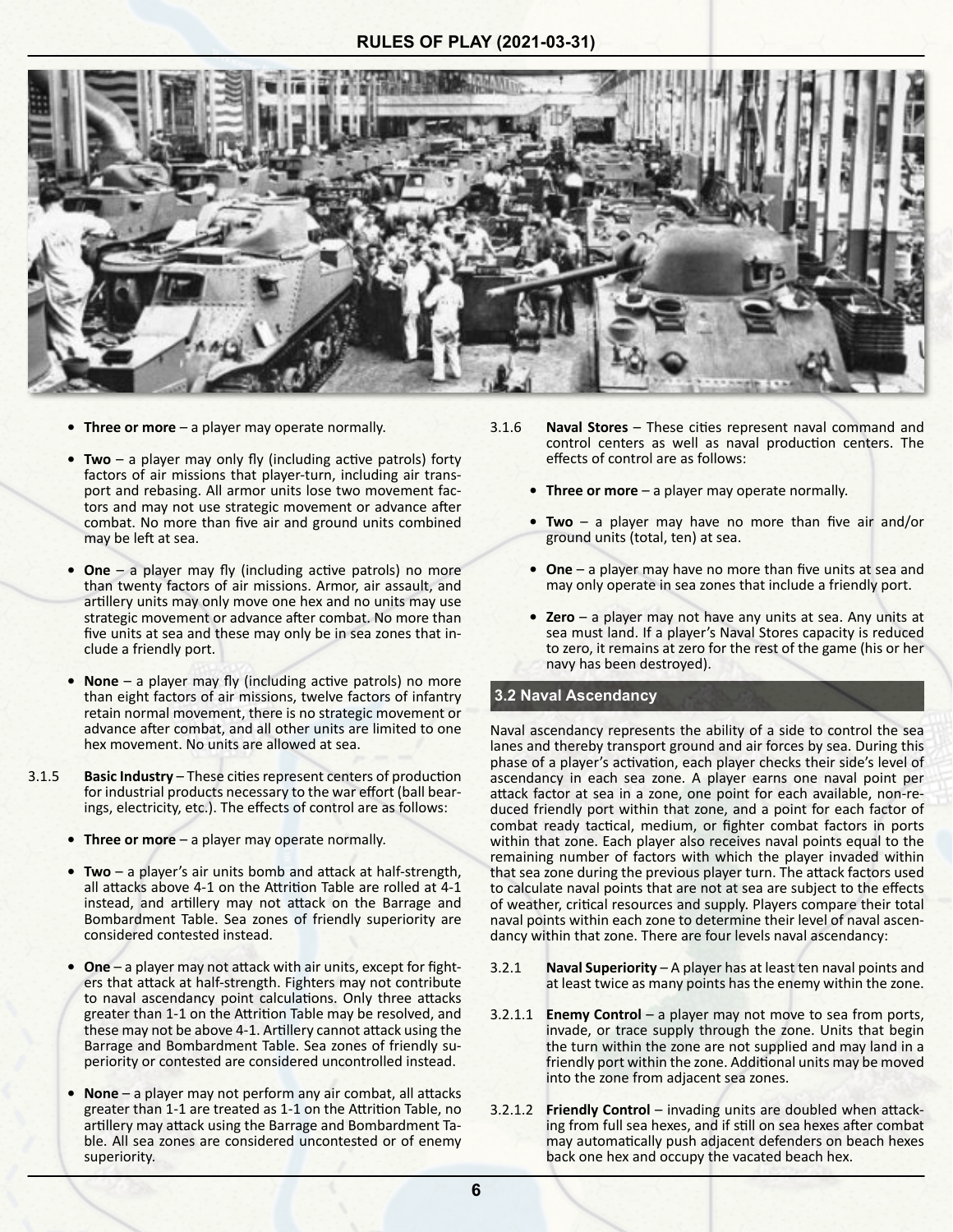- <span id="page-6-0"></span>3.2.2 **Contested** – A player has at least ten naval points, but neither player has twice as many points as the other player. Both players may operate normally within a contested zone.
- 3.2.3 **Uncontrolled** Both sides have between one and nine naval points in the zone. Neither player may invade from an uncontrolled sea zone, but otherwise operate normally.
- 3.2.4 **Uncontested** One player has no naval points while the other player has nine or fewer points.
- 3.2.4.1 **Zero points** a player that has no points within a sea zone may not supply or invade with units moving in from other sea zones, but may otherwise operate normally.
- 3.2.4.2 **Any points** a player that has one or more points in an uncontested zone may operate normally.

#### **3.3 Reinforcements and Replacements**

Each turn, a player may receive scheduled reinforcements as organized on the setup cards or as replacement points that can be used to purchase units from the supply of supplemental units to rebuild reduced units or create new ones.

- 3.3.1 **Reinforcements** Reinforcements are units scheduled to arrive during a certain turn, as stipulated by each army's setup cards as well as the number located in the upper right corner of a reinforcing unit. The noted turn of arrival is not a requirement, as reinforcements may be held and placed on the map on a later turn, if desired. Reinforcements are placed in any friendly city within an army's home country, and may temporarily exceed stacking limitations (as stacking is enforced at the end of the movement process).
- 3.3.2 **Replacements** Beginning with the fifth turn, both countries receive six counters from the collection of substitute units. Any substitute units that are not selected at this time are lost (so use them or lose them). These units are placed on the map in the same fashion as reinforcements. The replacement units that can be selected are limited as follows:
- 3.3.2.1 **Unique** Only one unit of a specific type may be chosen (one infantry, one armor, one SAC, etc.).
- 3.3.2.2 **Ground Units** Up to three of the units selected must be ground (non-aircra�) units and of these, one must be an infantry unit. Only one elite unit (airborne, air-assault, or ranger) may be selected.
- 3.3.2.3 **Air Units** Up to three of the units selected must be air units (SAC, MDM, TAC, and FTR). If, owing to substitute unit availability, only an odd number of units can be taken, the odd unit must be an air unit. For example, if only five units can be taken overall, three would be air units. Substitute air units may only be placed in cities marked with a friendly propeller icon. A player may also opt to increase their air-transport capacity by a half-point not building one of its substitute air units during the current turn.
- 3.3.3 **Reconstitution** Eliminated starting and reinforcing units cannot be used as replacements. However, a starting or reinforcing unit may be reconstituted after replacements have been placed with units of the same type. For example, a 6-6 armor unit that lost four steps could be rebuilt by replacing three two-point replacement armor units with the original combat unit. The replacement units are then returned to the replacement pool for use in later turns. Units may be reconstituted in any in-supply hex that is not adjacent to an enemy units (including sea zones).

3.3.4 **Break-down** – Any unit may be broken down into its constituent substitute units at any time within any hex that is not adjacent to an enemy unit (including sea zones).

#### **3.4 Combat Supply**

All units must trace a line of supply at the beginning of each player turn to a friendly home country city or suffer negative effects. Supply is determined for both attacking and defending units before any movement or combat takes place during the current player turn.

- 3.4.1 **Road Supply** A supply line is a path of connected hexes that is no more than ten hexes in length that leads from a combat unit's hex to a road hex which, in turn, leads back to a friendly home country city or a city that is connected through sea or air supply to a friendly home country city. The hexes in a supply line may not be within an enemy ZOC, and may not be within a neutral or unfriendly country. Road supply may supply any number of friendly units.
- 3.4.2 **Air Supply** Air transport capacity may be used to supply up to four non-armor or non-artillery units. Units supplied in this fashion may trace road supply to a friendly city, and then forty hexes to another friendly city, and then through road supply again to a friendly home country city.
- 3.4.3 **Sea Supply** A supply route may be drawn from any friendly home port, out to sea any distance to another friendly port or to a friendly beach hex invaded by friendly forces the previous turn. Drawing supply from a beach hex is limited to ten hexes for ten units maximum. A road net leading to and from a friendly port is handled as road supply, normally.
- 3.4.4 **Out-of-Supply Effects** Each unit that is unable to trace a supply route at the beginning of its player-turn has its basic movement factor halved, its attack factor halved (rounding up), and may not use strategic movement or advance after combat in that player-turn. Non-supplied units always defend at full strength. Units are never eliminated for lack of combat supply.

#### **3.5 Ground Movement**

Combat units are moved one at a time. A unit may move from its current location a number of hexes equal to its movement value (a unit with a movement value of four could move up to four hexes away from its current location while a unit with a movement value of six could move up to six hexes away from its current location). A unit's movement rate may be increased, decreased, or restricted by terrain or the presence of enemy units. These modifications are described as follows:

- 3.5.1 **Stacking** Stacking represents how many units may be placed in a hex at the same time. During the movement process, a unit may pass through or share a hex with any number of friendly units. A ground unit may not move into a hex that contains an enemy unit, but an air unit may do so. Once all units have completed movement, there may be no more than three units stacked together in a single hex (not including a fighter unit on combat air patrol, see below).
- 3.5.2 **Zones of Control** The six hexes adjacent to a combat unit represent its zone of control (ZOC), or an area influenced by its presence through the deployment of scouts, pickets, intrinsic artillery, temporary defenses, etc. A ZOC extends into all kinds of terrain hexes as well as enemy-occupied hexes. A ZOC affects the movement of enemy units depending upon their type: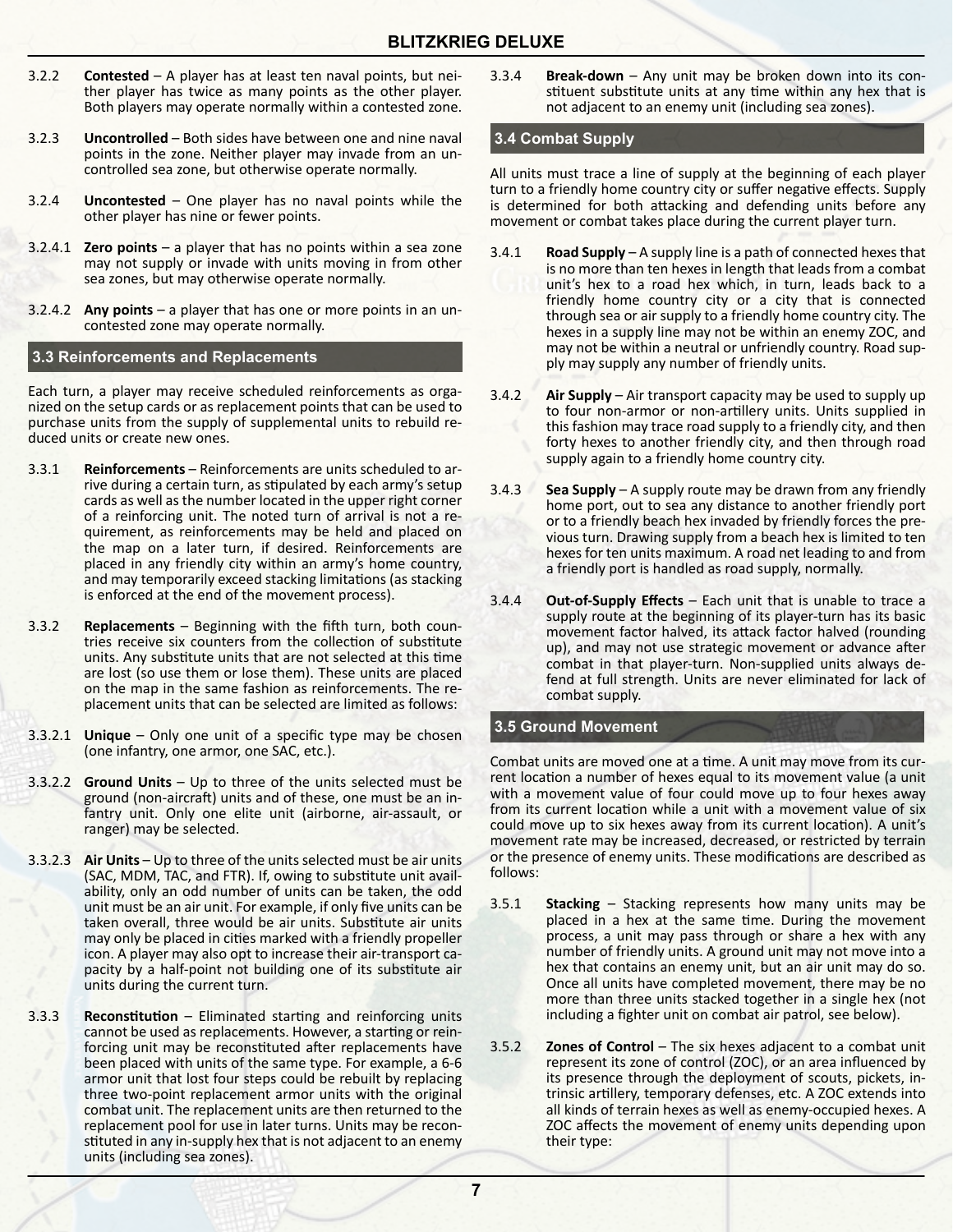

*Zone of Control Example: It is the beginning of Blue's turn. There is no combat un�l movement has been completed. Since the 28th Infantry starts within an enemy zone of control, that unit may not move and must ba�le during the ensuing combat phase.*

- 3.5.2.1 **Infantry, Airborne, and Artillery** These unit types must halt when entering an enemy ZOC. When beginning their turn within an enemy ZOC, they are considered "engaged" and my not move.
- 3.5.2.2 **Armor and Air-Assault** These unit types must only halt movement when entering the ZOC of an enemy armor or airassault unit. When beginning their turn within an enemy ZOC, these unit types may exit their current hex, but must stop upon entering another enemy armor or air-assault unit's ZOC (even if the ZOC hex belongs to the same unit to which they were adjacent at the beginning of the turn).
- 3.5.2.3 **Aircraft** Aircraft units are not affected by the presence of ZOC hexes (exception: air units on combat air patrol) and may move into and through them with impunity.



*Movement Example: The 13th Armor has moved through the 15th Infantry ZOC to reach a better attack position. The 17<sup>th</sup> LT Armor can move through enemy ZOC, but must top next to GD Armor, which is the first armor ZOC that it has entered this turn. The 28th Infantry cannot move as it is "engaged" against the GD Armor at the beginning of the turn.*

- 3.5.3 **Movement Bonuses** Use of roads and certain types of terrain may temporarily increase a unit's movement allowance when moving through them:
- 3.5.3.1 **Roads** All non-air units move three times faster than normal when moving along roads and through cities. For instance, a unit with a movement factor of four could move twelve hexes along roads. A unit may combine road and nonroad movement in a turn, with any remaining fractions being carried over non-road movement un�l road movement resumes or until only that fraction remains, which is not sufficient to enter a non-road hex and is therefore lost (excep tion: Desert Movement). Road bonus movement is only derived with moving from a road hex along a connected road segment. Entering a road hex from a non-road hex or an unconnected road segment costs one movement point and movement is subject to any other terrain in the hex.
- 3.5.3.2 Cities It costs all non-air units one movement point to enter a city, unless the city hex is entered from a connected road segment, in which case the city is assumed to be part of the same road.
- 3.5.3.3 **Desert** Armor and air-assault units move twice as fast through desert hexes. This bonus cannot be used if the moving unit is using a road movement bonus (a player must note if the unit is taking advantage of the double rate bonus for the desert terrain OR the triple rate bonus for road use).
- 3.5.3.4 **Strategic Movement** A unit that does not begin its turn adjacent to an enemy unit or an unfriendly city, does not move adjacent to an enemy unit or unfriendly city, and does not invade a beach hex, may add four movement points to their movement value. This bonus may be combined with other movement bonuses.
- 3.5.3.5 **Air Transport** Up to four units of any type except armor and artillery may be "flown" up to forty hexes from one friendly city to another friendly city each turn. The transported units must begin their turn in the city transported from, but may move from the destination city transported to normally. Reinforcements and Replacements may be transported in this fashion once initially placed in a friendly city. The destination city may not be within an enemy ZOC unless the destination city is occupied by a friendly unit. Terrain and/or enemy ZOC impose no penalties (see below) on air movement (which flies "over" such obstacles).
- 3.5.3.6 **Air Assault** Airborne, air-assault, and ranger units may be airdropped in any hex (with two exceptions) within twenty hexes of their take-off city, instead of being flown up to the full forty hexes. They may be dropped in a hex that is not adjacent to an enemy unit. Units using air assault may move one hex after landing unless dropped into mountain or forest hexes. Air-assault units may not be dropped into forest hexes. Air assault units may be intercepted in their destination hex by enemy fighters and attacked prior to the "landing" of the assaulting units.
- 3.5.4 **Movement Penal�es** Certain types of terrain may nega tively impact a unit's ability to move:
- 3.5.4.1 **Mountains** All units must stop upon entering a mountain hex. This means that a unit may only move into one mountain hex per turn, unless moving along a road. Units may exit a mountain hex without penalty.
- 3.5.4.2 **Forest** All units must stop upon entering a forest hex. Armor, air-assault, and artillery units may not enter forest hexes, but are free to attack units within forest hexes.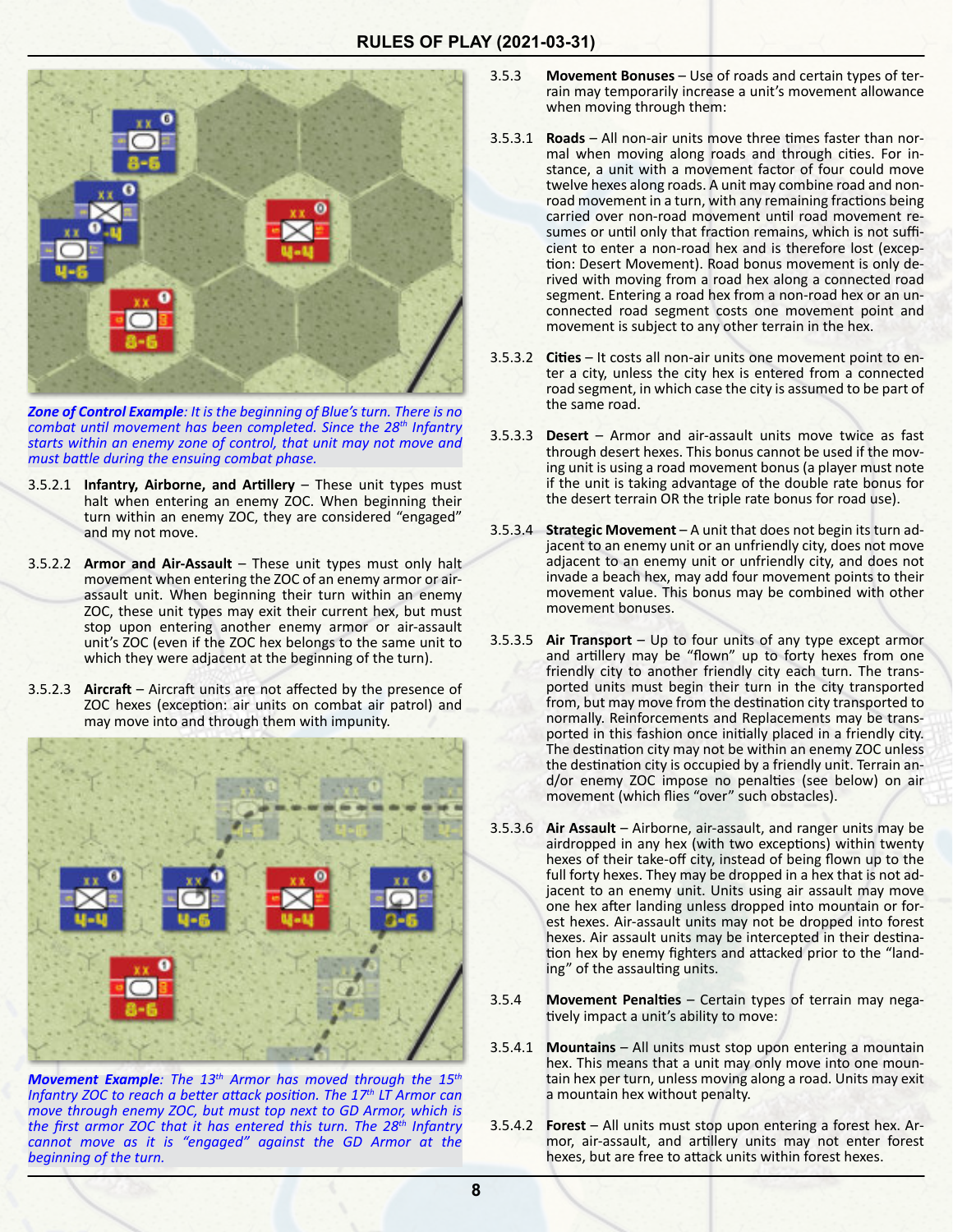- <span id="page-8-0"></span>3.5.4.3 **Water** – No units may enter water (sea or lake) hexes unless as part of sea movement and invasions or ranger units performing a lake-based invasion.
- 3.5.4.4 **Neutral** No units may enter gray, neutral country hexes.
- 3.5.4.5 **Supply Effects** Any unit that cannot trace a supply route when activated has its movement value halved and may not use strategic movement.
- 3.5.5 **Overrun** As soon as enough units are in position against defending units in a given hex to create odds of at least 7-1, or 5-1 if the surrounded units have no legal retreat possible, the defending units are ignored for the remainder of the turn, as if they were not present. Flip the units upside down as a reminder of this status. A�er all movement and combat are completed, remove the overrun units. All units adjacent to the vacated hex may immediately move four more hexes, with the first hex being the hex vacated by the eliminated enemy units. No road bonuses or strategic movement is allowed, and units must stop upon entering an enemy ZOC.
- 3.5.6 **Grounded Aircra�** If any ground units move adjacent to a city (airbase) hex that holds enemy aircraft units without any enemy ground units, the aircraft units are immediately eliminated as if they had never existed. This elimination does not affect the moving ground units in any way.

#### **3.6 Sea Movement and Invasions**

Surrounding the land portion of the map are five contiguous sea zones, each noted with a sea zone box marked A through E. During initial placement, each side may place up to ten units at sea, either in a single zone box or spread across multiple zone boxes. In any case, there may never be more than ten units per side at sea.

- 3.6.1 **Ports** Each city hex that is adjacent to a sea zone is marked with an anchor symbol, indicating that it is a port. Each hex in a multi-hex city that touches a sea zone is considered a port hex, even if only one hex is marked with an anchor symbol (1712 and 1713 are both port hexes), unless an "in-land" port hex. There are also four "in-land" ports (hexes 0534, 1318, 4906, and 6330) that act as ports in every way unless any river hexes between the port and the sea are within an enemy ZOC or occupied by an enemy unit. No port may be used as such if occupied by an enemy unit or if enemy ZOC hexes otherwise block access to the open sea (such as enemy units occupying 3633 and 3844, which puts ZOC hexes into 3634 and 3734, blocking 3733 from the sea). Only the hex nearest to the sea in an in-land port is considered a port hex.
- 3.6.2 **Movement to Sea** A unit may move to sea immediately upon entering a port hex at no additional cost, noting that the limit of ten units at sea is in effect at all times (if ten units are currently at sea, one must land before one can embark). Units may not land at ports, invade, or move to an adjacent sea zone on the turn in which they embarked. Reinforcements and replacements may be placed at sea on the turn in which they arrive.
- 3.6.3 **Movement at Sea** A unit at sea may move to an adjacent sea zone. A unit at sea may land at a friendly port or make an invasion in either their current sea zone or an adjacent sea zone. Landing at a port or on a beach costs one movement point from a unit's basic movement allowance. Units landing at a port may take advantage of road, desert, and/or strategic movement bonuses. Units landing on a beach may only use their base movement allowance. Units may not return to sea on the turn that they land.
- 3.6.4 **Enemy Units at Sea** Opposing units may be in the same sea zone indefinitely, but may not attack each other or be attacked.
- 3.6.5 **Invasions** An invasion is the act of moving combat units into beaches, the continuous chains of yellow coastal hexes. The entire coast of the Koufax Desert is one beach for invasion purposes. Only one beach may be invaded per turn. A beach that was invaded by the enemy during their previous turn cannot be re-invaded by friendly forces on the subsequent player's turn (the enemy's fleet is s�ll present off that coast). The invasion process is as follows:
- 3.6.5.1 **Prepara�on** Transfer units from one or more At Sea boxes to full sea hexes adjacent to beach hexes being assaulted. Stacking is enforced as all times. Enemy ZOC extending into full sea hexes does not prevent invading units from reaching desired assault hexes.
- 3.6.5.2 **Assault** Move the assaulting units directly onto unoccupied, adjacent beach hexes, even if doing so might violate ZOC restrictions.
- 3.6.5.3 **Unopposed Landing** A unit moving on to a beach hex that is not adjacent to an enemy unit must stop, even though it might not be within an enemy ZOC.
- 3.6.5.4 **Opposed Landing** Units that cannot land on a beach hex due to the presence of an enemy unit or that move into an enemy ZOC when advancing onto a beach hex must engage in combat normally. Since combat does not occur immediately upon landing, the active player has time to advance land-based forces to support an invasion, if possible.
- 3.6.5.5 **Swamped Units** Any invading unit that is unable to advance onto a beach hex prior to, or following combat resolu tion (due to enemy retreats or elimination) that still occupies a full sea hex is eliminated.
- 3.6.5.6 **Rangers** Rangers are units specialized for invasions and their use may break the rules outlined above in several ways:
	- **Mul�ple Invasions** Any number of ranger units may perform their own mini-invasions separately from the single invasion allowed by non-ranger units.
	- **Non-Beach Terrain** Rangers may invade any coastal hex, not just beach terrain.
	- **Enemy Follow-Up** A coastal hex invaded by a ranger unit may be invaded the following turn by enemy units.
	- **Sea Withdrawal** Ranger units may withdraw to a sea zone from any coastal hex not in an enemy ZOC.
	- **Lake Invasions** If ranger units begin their turn in a city adjacent to a lake, they may invade coastal hexes on that lake.

#### **3.7 Air Operations**

There are four types of aircraft combat units that can be used to support ground units in combat or attack hexes on the map through bombing in an effort to disrupt the enemy's ability to mount successful operations. The following rules section describes how to move these units, as they function differently from regular ground units.

3.7.1 **Airbases** – Airbases are represented by city hexes. There is no specific indication on the map of this fact (no icons), since all cities are airbases by default. Each airbase may hold up to three full units if aircraft, in addition to the three ground unit

**9**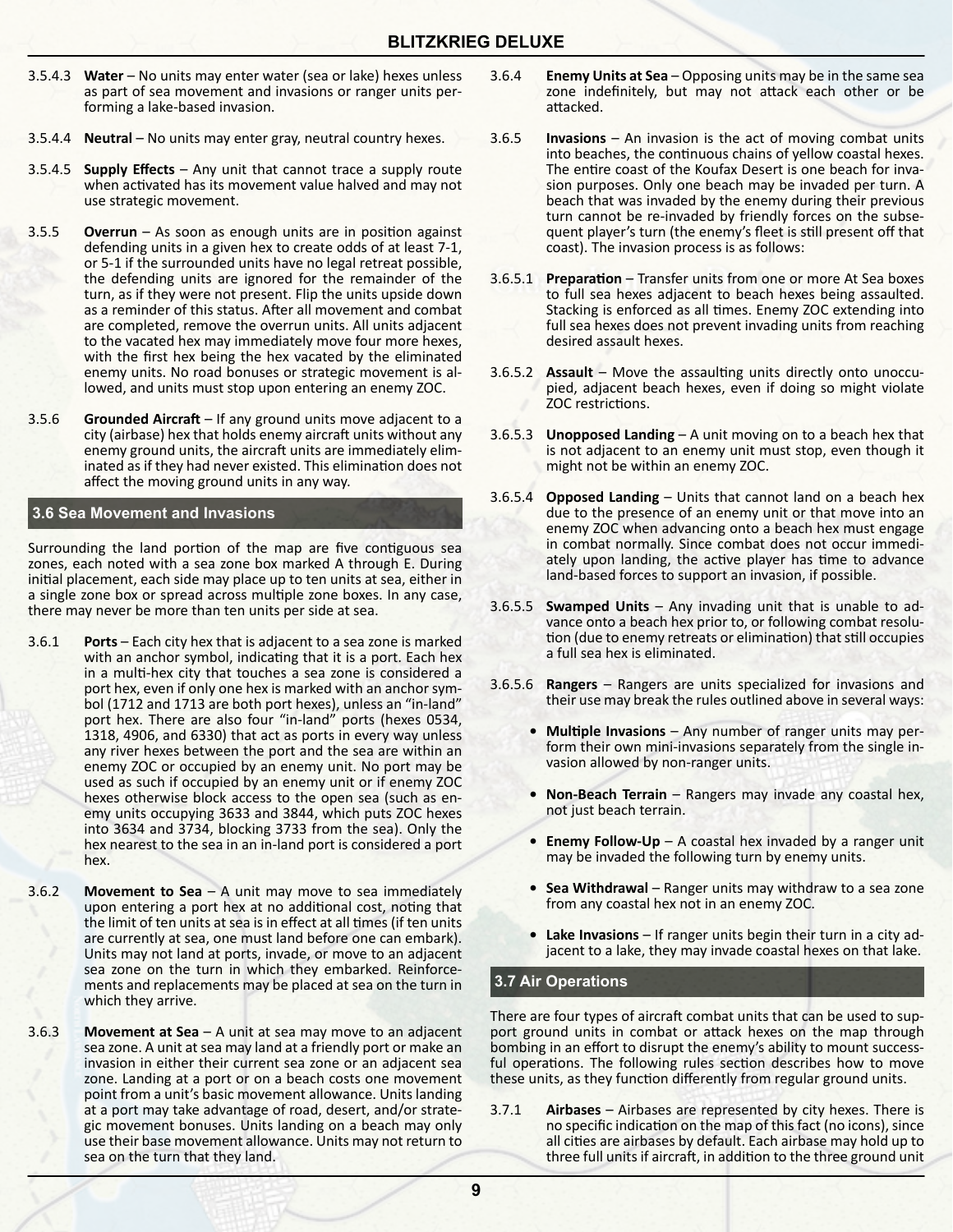<span id="page-9-0"></span>stacking limit. Substitute aircraft units are considered to be half of an aircraft unit for stacking purposes. When initially placed, aircraft units may be placed in any friendly city in their home country.

- 3.7.2 **Carriers** One full unit or its equivalent of TAC or FTR aircraft may be based at sea, in addition to the maximum ten ground units. For the purposes of combat actions, the "carrier" is located in any hex of the sea zone in which the aircraft is located. Its exact location is at the discretion of the owning player and the circumstances at hand. The carrier is assumed to be a floating airbase. When returning from a combat operation, aircraft may only return to a friendly airbase or the sea zone from which they departed.
- 3.7.3 **Movement** Aircraft take off from friendly bases (or carriers) and may move up to their movement value in hexes, ignoring any terrain or enemy ZOC hexes (which they're flying over). When their operation has been completed, aircraft are returned to any friendly base (even one that was just freed of enemy ZOC or occupation) within range of their movement value that is not occupied or within an enemy ZOC, subject to stacking limits. Any aircraft that cannot return to a base when required is eliminated.
- 3.7.4 **Staging** Staging is the process of shuttling aircraft from airbase to friendly airbase without engaging in combat opera tions. An aircraft unit may stage to any friendly airbase that is within a chain of friendly airbases (unoccupied by enemy units or ZOC) where no airbase is further than twice the moving aircra�'s movement value from the previous airbase in the chain. Air units may not perform any other operations when staging, and all staging must be completed before any combat is resolved.
- 3.7.5 **Bombing** Bombers initiate their move from any friendly airbase that is not within an enemy ZOC. Bombers may move their full movement rate to an enemy-controlled city hex or other enemy-occupied target hex, ignoring terrain, enemy ZOCs, and other enemy aircraft (except enemy air patrols). After bombing their target, bombers must move up to their movement rate to a friendly airbase that is not within an enemy ZOC. They need not return to the base from which they originally came. If a bomber unit cannot return to a friendly base owing to enemy ZOC or stacking limits, the bomber unit is eliminated. A bomber than moves less than half of its movement rate to a target (and subsequent return to an airbase) doubles its combat strength for bombing purposes.
- 3.7.6 **Interdiction** Interdiction is the process whereby tactical bombers (TAC) and fighters (FTR) are used to affect ground forces. Unlike positioning aircraft to bomb explicit enemy units or city hexes, aircraft used for interdiction are placed in open hexes, and project a ZOC into the surrounding hexes as if the aircraft units were armor units, provided that there are at least four modified strength points within the hex. Interdictors may initiate their movement from any friendly airbase that is not within an enemy ZOC. Interdictors may move their full movement rate to their destination hex, ignoring terrain, enemy ZOCs, and other non-patrolling enemy aircraft. At the end of the next enemy player's turn, interdictors must return to a friendly airbase that is not within an enemy ZOC. They need not return to the base from which they originally came. If the interdictor cannot return to a friendly base when required, the interdicting units are eliminated.
- 3.7.7 **Fighters** Fighter units can be used in a variety of ways. Fighters may only take off from friendly airbases that are not in an enemy ZOC. Fighters must return to friendly airbases that are not within and enemy ZOC and within stacking re-

strictions. Resolution of air combat is noted in the rules section describing the combat process.

- 3.7.7.1 **Escort** A fighter may move into a hex targeted by friendly bombers. The escorting aircraft must land after the bombing mission has been resolved.
- 3.7.7.2 **Hunters** A fighter may move into a hex that is adjacent to a hex targeted for bombing or a friendly airbase with the purpose of attacking enemy intercepting or strafing fighters. If the adjacent hex is attacked by enemy interceptors, the hunting fighters must land immediately following the resolution of the attack.
- 3.7.7.3 **Patrol** A fighter may move to any hex that is not adjacent to a friendly bombing mission to patrol that hex. Any enemy aircraft (including air transport and staging) unit that moves adjacent to a patrolling fighter must stop. Patrolling fighters must return to a friendly airbase that is not in an enemy ZOC at the conclusion of the enemy player's next turn.
- 3.7.7.4 **Interdic�on** As noted above, fighters may be used for interdiction in order to halt movement of ground units. However, if both ground units and air units are in an interdicting fighter's ZOC, the fighters must patrol against the enemy fighters before they can interdict against ground forces (see air combat, below).
- 3.7.7.5 **Interception** Intercepting fighters are the only combat units that may be moved during the enemy player's turn. Immediately following the movement of a bomber unit, an opposing fighter unit may be moved from a friendly airbase that is in supply and not within an enemy ZOC at the beginning of the opposing player's movement up to its movement rate in hexes (including moving zero hexes to intercept units attacking its own hex), but no more than the maximum number of hexes moved by a bombing unit in order to enter a bombing unit's hex. Intercepting units must stop upon entering a hex adjacent to patrolling enemy aircraft.
- 3.7.7.6 **Strafing** Aircraft units assigned to hunt, patrol and interception missions may strafe enemy airbases that hold aircraft that were not or could not be used for air combat missions. After all bomber movement has been completed, any fighters not used to intercept bombing missions may be moved adjacent to enemy airbases for the purpose of strafing. After resolving a strafing attack, the intercepting or hunting air unit must return to a friendly airbase that is not in and enemy ZOC, subject to stacking limits. If intercepting air units are adjacent to hunting air units after completing a strafing attack, that intercepting units are subject to attack by the hunting units prior to returning to an air base.

#### **3.8 Combat**

Combat occurs after all movement has been completed. Combat is resolved in any order desired by the moving player, noting that some combat actions may trigger interception combat from enemy fighters. There are three types of combat: Attrition (ground) Combat, Bombing and Barrage, and Air Combat. Each is described in detail below.

- 3.8.1 **Attrition Combat** Attrition combat takes place between ground combat units, possibly with the support of artillery and air units. During the combat phase, all enemy units that occupy friendly ZOCs must be attacked, regardless of the calculated odds. An attacking unit may only attack once per turn, and a defending unit may only be attacked once per turn. The process of resolving ground combat is as follows:
- 3.8.1.1 **Attacking Factors** When multiple units attack an enemy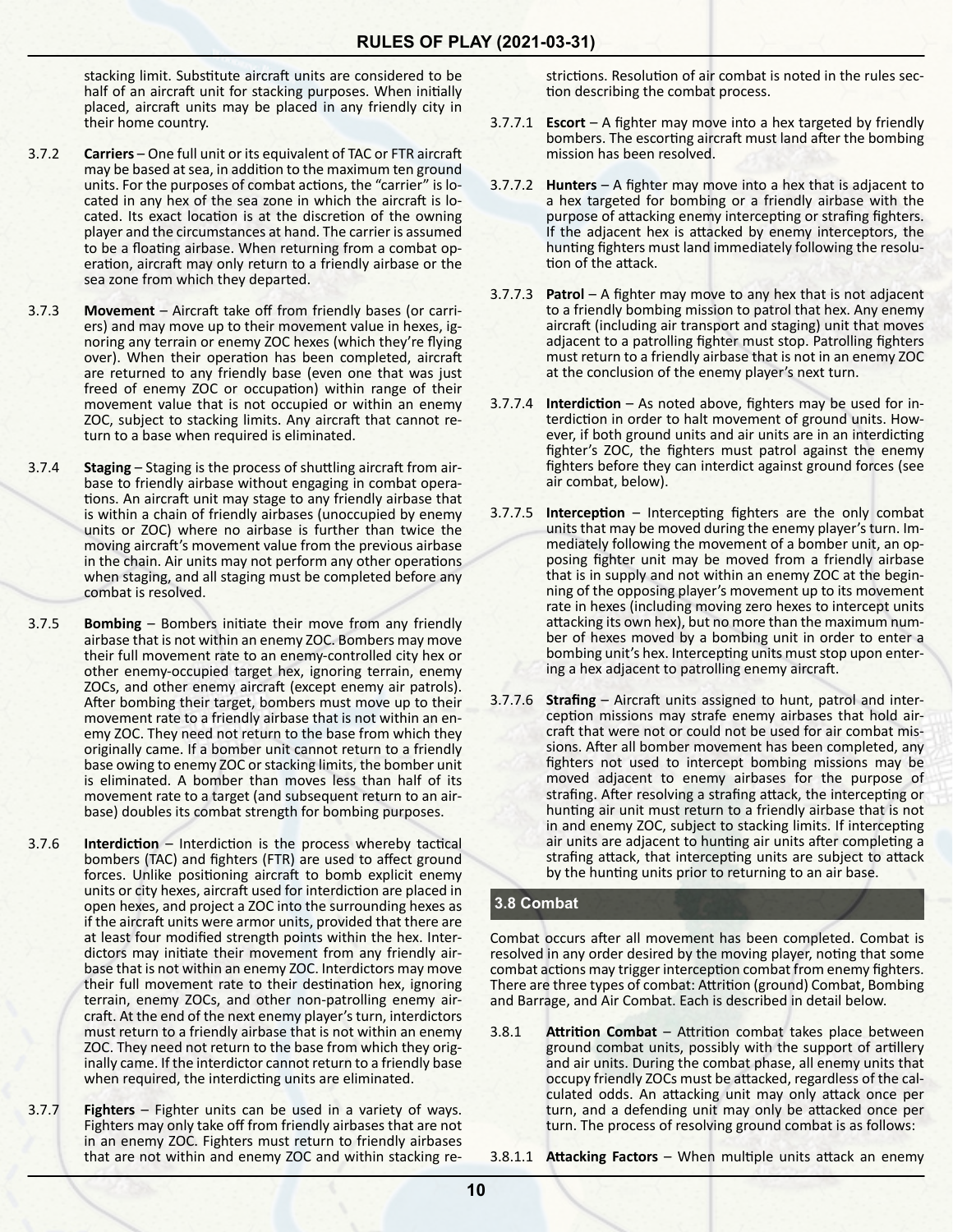#### **BLITZKRIEG DELUXE**

hex, add the combat values of all attacking units into one total combat value. Armor, infantry, and artillery units attack adjacent enemy units. Air units attack enemy units within their hex.

- 3.8.1.2 **Defending Factors** When one unit attacks multiple defending units in one or more adjacent hexes, add the combat values of all defending units into one total combat value.
- 3.8.1.3 Mass Attack When multiple attackers can attack multiple defenders, the attacking units may be divided up to attack different adjacent hexes, so long as all adjacent hexes are attacked. Each defending hex is always treated as a whole and may not be divided up.
- 3.8.1.4 **Individual Units** Under no circumstances may the combat value of an individual unit be divided between multiple defending hexes.
- 3.8.1.5 **Soaking-Off** An attacking unit may purposely attack at unfavorable odds in order to allow other friendly units to attack at better odds. This is referred to as "soaking-off." The odds of a soak-off attack can never be less than 1-6 (see below).
- 3.8.1.6 **Illegal Attack** If a unit cannot attack at odds of at least 1-6 (see below), it is eliminated and removed from the map before any combat is resolved, as if it never existed.
- 3.8.1.7 **Terrain Effects** Attacking unit combat values are never affected by terrain. Defending unit combat values are doubled when in city or mountain hexes. Defending unit combat values are doubled when all attacking units occupy river hexes (noting that just a single attacking unit that does not occupy a river hex would nullify this defensive bonus).
- 3.8.1.8 **Supply Effects** An attacking unit that is unable to trace a supply route at the moment of combat has its combat value halved (rounded up) and may not advance after combat (see below). Non-supplied defending units always defend at full strength.
- 3.8.1.9 **Tac�cal Bombing** TAC and MDM bomber units stacked on a target hex add their combat strengths to the attack. The *modified* strength of the air units may not exceed the strength of ground units attacking the target hex. If the *printed* strength of the bombing units at least equals that of the defending units in the hex, a river defense bonus is nullified. At least half (a minimum of one) of any losses sustained by the attacker must be taken from the supporting bombers due to anti-aircraft fire.
- 3.8.1.10 **Combat Ratio** To resolve combat, a ratio between the attacking and defending units must be determined. To do this, divide the smaller combat factor both into itself, and into the larger combat factor. The resulting two numbers (one of which is "1") are expressed as a strength ratio, placing the number which represents the attacker first in the ratio. Fractions of any size are rounded up or down to a whole number favorable to the defender in each attack.

**Examples**: Attacker 14, defender 8. dividing both by 8 gives *a�acker 1 6/8, defender 1. Since 1 6/8 is converted in favor of the defender this becomes 1:1. 8 to 14 becomes 1:2; 14 to 6 becomes 2:1; 4 to 14 becomes 1:4; 4 to 18 becomes 1:5. etc.*

 $3.8.1.11$  Straining  $-$  If the attacker does not have sufficient combat strength points to achieve the next highest odds ratio, the attacker has the option to strain. When straining, the attacker may add up to five additional strength points to



*Mass A�ack Example: Blue's a�acks against Red's 19th, 20th, and 21st Infantry must be two separate a�acks, since 1st and 2nd Infantry aren't adjacent to the 21st. Thus, Blue's 5th must a�ack the 21st and Blue's 1st and 2nd must a�ack the 19th and 20th. The 19th and 20th may not be a�acked separately, but must be a�acked as a combined unit. Only the 13th Infantry and 4th Armor have a choice of how to a�ack. Blue* has opted to divide the stack of armor units to attack different hexes.

achieve the next highest odds ratio (to a maximum ratio of 6-1). Following the resolution of combat, the attacker must roll a die. If the roll is less than or equal to the number of strength points added to the attack, the attacker suffers an additional number of losses equal to one-half the number of losses sustained in the attack (rounding up).

- 3.8.1.12 **Combat Resolution** To resolve the attack, cross-reference the roll of a die with the column matching the odds ratio on the Attrition table. The A row indicates the results affecting the attacker, while the D row indicates the results affecting the defender. The combat results found within the Factors Lost (L), Retreat (R), and Advance (A) columns are as follows:
	- **Factors Lost (L)** The loser has the choice of which units lose factors. Substitute units are used to replace units that are partially eliminated. Example: under 4-1 with a die roll of 5, the defender must lose 3 factors. Thus, a 6-factor unit is removed and replaced by units whose combat factors total 3. Artillery units always lose factors based upon their defensive value (regardless of whether a unit is attacking or defending). Each partially eliminated unit must be replaced by its own type; armor for armor, infantry for infantry, etc. Also in this example, the attacker must eliminate 1 factor in the



*River Effects Example: Blue's 1st and 2nd Marines a�ack Red's 1st Infantry at basic odds, even though the 2nd Marines are in a river, because the 1st Marines are not in the river. Red's 2nd Infantry is doubled because Blue's 3rd Marines are in a river hex.*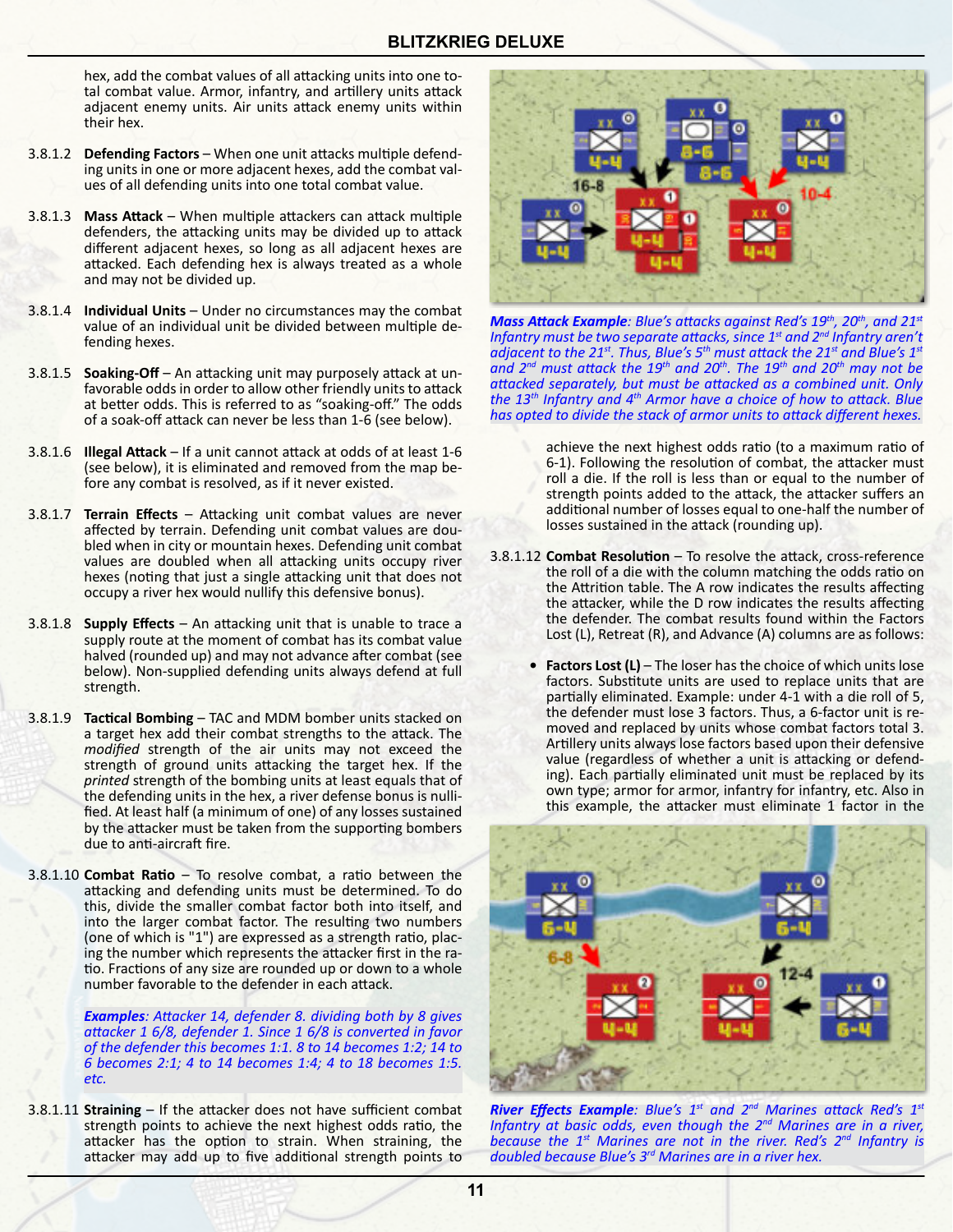same manner. In cases where the table specifies losses greater than units engaged, only the units engaged are eliminated.

•

- **Retreat (R)** The loser must retreat all surviving combat units the full number of hexes specified. Example: in the 4-1, 5 die-roll situation, the defender retreats all surviving units 3 hexes. The loser may retreat his units in any direction through friendly units, across rivers, through mountains, forests, cities, and the desert. Retreats along roads and through forests is done as if they were clear terrain hexes. Units cannot retreat through enemy zones of control, off the board, into the sea or lake, into the neutral country or placed on friendly units that would result in stacks exceeding the 12-factor maximum. Thus, retreating units are eliminated, instead, if they only available retreat route is through these areas.
- **Advance (A)** After losing units have been retreated, the opponent has the option to advance all remaining victorious units up to the number of hexes specified. In the above 4-1 example, the attacker has his choice of moving some or all of his surviving Units 0, 1, or 2 hexes. Units may advance in any direction according to the following restrictions: (a) the first hex of advance must be the loser's vacated hex and (b) advancing units must stop as soon as they enter an enemy ZOC hex. Units that advance adjacent to enemy units whose battles have not been resolved cannot participate in such battles ... however, their presence does serve to cut off retreat routes. In the event retreating units must be eliminated, because retreat routes are blocked, the winner may advance his units the full number of hexes specified.

**Ground Combat Resolution Example**: Great Blue's First and **Second Marine divisions are attacking Big Red's First Infantry** *Division at a ra�o of 12 to 4, reduced to 3 to 1. Blue rolls a 3 on the die, resul�ng in two losses to the defender, so Red replaces the First Infantry unit with a 2-factor supplemental infantry unit. The die result also requires that Red retreat two hexes, while Blue may advance one hex (which must be into the hex just vacated by Red).*

- 3.8.2 **Bombardment and Barrage** Rather than engage in direct, attrition combat, some units (bomber aircraft and artillery) may attack the enemy indirectly through bombardment and barrage. These attacks all use the bombardment and barrage table, and apply the results of the attack somewhat differently based upon the type of target attacked.
- 3.8.2.1 **Enemy Forces** SAC and MDM units that are moved into an

enemy occupied hex may bomb those units. These bombing attacks may not be combined with artillery units (see below), and must be resolved prior to artillery barrages. Not subject to night bombing.

- **Bombing Process** The combat values of any bombing units moved into the enemy hex are summed, with the total crossreferenced against a die roll on the bombing and barrage table. The resulting number indicates the total combat factors lost by the defending units.
- **Bombing Results** The defender uses supplemental units to note the reduction in strength. Only ground units are affected (air units are assumed to have taken off in advance of the bombers arriving). Strategic bombing is immune to anti-aircraft fire.

*Enemy Forces Bombing Resolution Example: Big Red is bombing a stack of Great Blue's units with eighteen factors of bombers. Red rolls a 3 on the die, resul�ng in three losses to the defending units. If the defenders were occupying mountain or a city hex, this result would be halved (rounded up) to two losses.*

- 3.8.2.2 **Airbases** TAC and MDM bombers may be moved into a city hex in order to attack enemy air units on the ground in that hex. The bombing units are subject to simultaneous anti-aircraft fire. Not subject to night bombing (see below).
	- **Bombing Process** The combat values of bombing units moved into the enemy hex are summed, with the total crossreferenced against a die roll on the bombing and barrage table. The resulting number indicates the total combat factors lost by the defending air units.
	- **Anti-Aircraft Fire** The airbase returns fire on the air combat table using a number of factors equal to half the combat factors of the grounded air units in the target hex, rounded up. Roll a die and cross-reference the roll with the number of attacking anti-aircraft factors to determine the number of bombing factors lost.
	- **Bombing Results** Both sides use supplemental units to note the reduction in strength. Invert the surviving defending air units to indicate that they cannot be used for combat missions during the following player turn (but may use staging). The airbase itself is unaffected by these attacks and may be used to land air units as required.

*Airbase Bombing Resolu�on Example: Great Blue is bomb-*

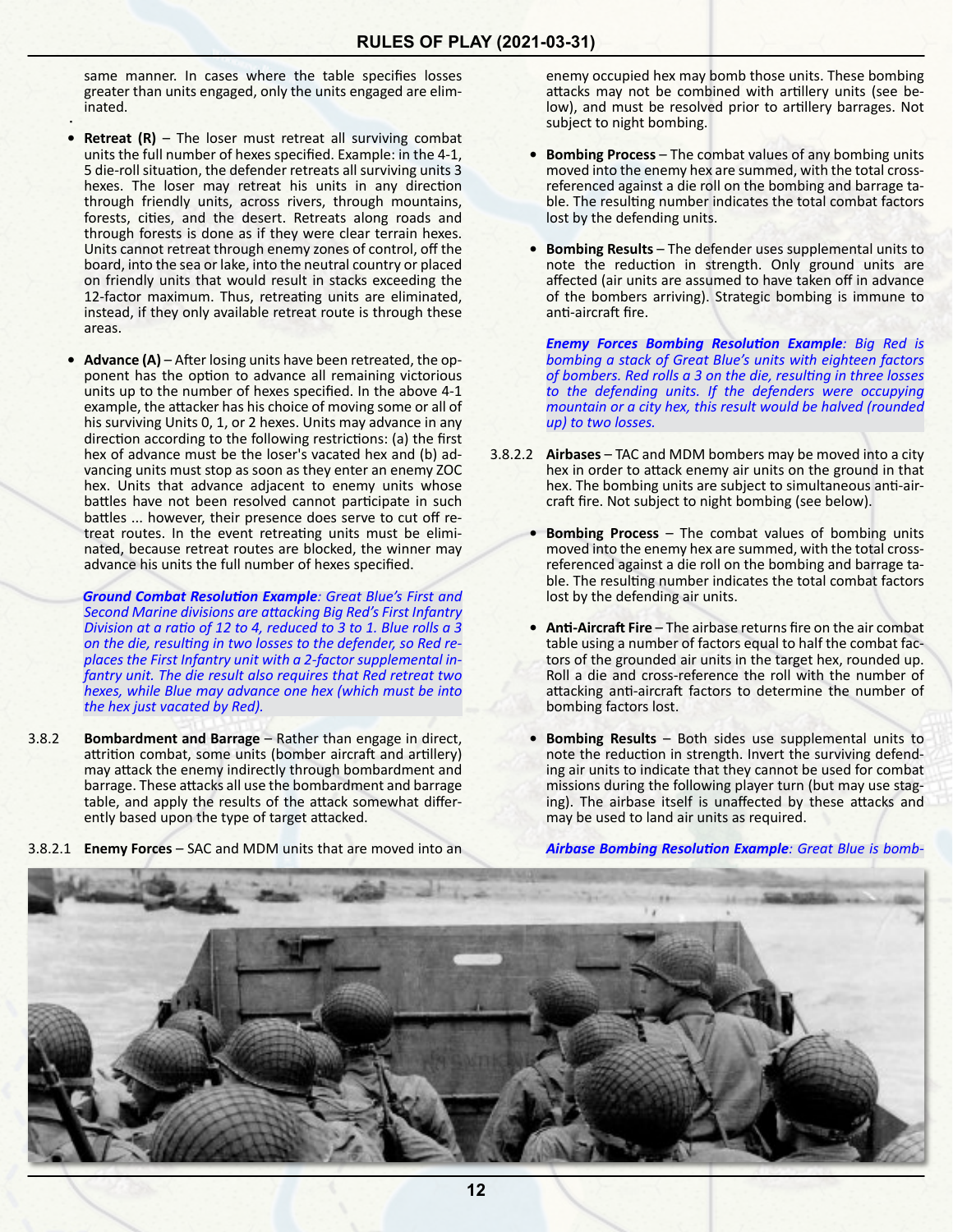*ing one of Big Red's airbases that is currently stacked with ten factors of grounded air units. Blue is bombing with twelve factors and rolls a 1 on the die, resul�ng in a loss of seven of Red's factors. Red fires back with an�-aircra� fire equal to half of the grounded air units in the hex, or five. Red* rolls a die and also gets a 1 for a loss of three of Blue's attacking air factors. Since these attacks are simultaneous, the results of the attacks are not applied until both sides have fired. After results are applied, Red units are flipped to indi*cate that they cannot be used during Red's next turn.*

- 3.8.2.3 **Ports** SAC and MDM units may bomb port hexes. Bombing units are not subject to anti-aircraft fire. Subject to night bombing (see below).
	- **Bombing Process** The combat values of bombing units moved into the port hex are summed and the total cross-referenced with a die roll on the bombing and barrage table. Any numeric result (regardless of the amount), damages the port for one complete turn.
	- **Bombing Results** A successfully bombed port may not be used for movement to or from adjacent sea zones or for sea supply. Place a reduction marker in the port symbol's hex (adjacent to the port city hex) until the end of the bombing player's next turn.

**Port Bombing Resolution Example**: Big Red has sent a *medium (MDM) bomber unit with one combat factor to bomb one of Great Blue's ports. Red rolls a 1 on a die, re*sulting in a single point of damage on the barrage and *bombing table. This is sufficient to disrupt the use of the port for a full turn. Blue places a reduc�on marker in an open sea hex adjacent to the port hex to indicate this status.*

- 3.8.2.4 **City-Road Network** SAC and MDM units may bomb the road-network in a city hex to deny the city from providing a road bonus or acting as a link in a supply chain. Bombing units are not subject to anti-aircraft fire. Subject to night bombing (see below).
	- **Bombing Process** The combat values of bombing units moved into the city hex are summed and the total cross-referenced with a die roll on the bombing and barrage table. Any numeric result (regardless of the amount), damages the city's road network for one complete turn.
	- **Bombing Results** A successfully bombed city hex may not be used for road movement bonuses or as a link in a supply chain. Place a reduction marker in the city hex until the end of the bombing player's next turn.

*City-Road Network Bombing Resolu�on Example: Great Blue has sent a strategic (SAC) bomber unit with one combat factor to bomb one of Big Red's city hexes in order to disrupt its road network, thus shortening a supply line. Blue rolls a 1 on a die, resul�ng in a single point of damage on the barrage and bombing table. This is sufficient to disrupt the use of the* road network for a full turn. Red places a reduction marker in *the city hex to indicate this status.*

- 3.8.2.5 **Supply and Industry** SAC and MDM units may bomb the supply and industrial capacity of a city hex so that the city hex may not be used for supply or critical resources. Note that all hexes of a multi-hex city must be successfully bombed in order to deny this capacity. Bombing units are not subject to anti-aircraft fire. Subject to night bombing (see below).
	- **Bombing Process** The combat values of bombing units

moved into a city hex are summed and the total cross-referenced with a die roll on the bombing and barrage table. The total attacking factors are halved if the bombers are intercepted without escort. Any numeric result (regardless of the amount), damages the city hex for one complete turn.

**• Bombing Results** – A successfully bombed resource may not be used. Place a reduction marker in the hex adjacent to the critical resource icon until the end of the bombing player's next turn if all hexes in the city are successfully bombed.

*Supply and Industry Bombing Resolu�on Example: Big Red has sent a medium (MDM) bomber unit with one combat factor to bomb one of Great Blue's industrial centers. Red* rolls a 1 on a die, resulting in a single point of damage on the *barrage and bombing table. This is sufficient to disrupt the* use of the port for a full turn. Blue places a reduction marker *in a hex adjacent to the industry hex to indicate this status.*

- 3.8.2.6 **Night Bombing** SAC and MDM units may opt to attack at night. Units that do so are not subject to enemy fighter interception, but the attack is resolved with a three column shift to the left on the bombing and barrage table. Additionally, prior to resolving a night attack, the attacking units are subject to a die roll on the 13-16 column on the air combat table to account for operational hazards due to flying at night.
- 3.8.2.7 **Artillery Barrage** An artillery unit represents an independent mass of artillery whose intent is to reduce defending forces. Artillery units may attack an enemy hex that is two hexes distant through bombardment. Artillery units that are adjacent to enemy units must attack the enemy using the attrition combat process.
	- **Barrage Process** Artillery units that are not adjacent to the enemy may use the bombing and barrage table by adding up the total combat values of barraging artillery on a single hex and cross referencing that total on the barrage and bombardment table with a die roll. The resulting number is the number of defending factors lost. If the defenders are in a city or mountain hex, the number result is halved (round up).
	- **Barrage Results** The defender uses supplemental units to note the reduction in strength. Unless the barrage was preceded by strategic bombing, any grounded air units must absorb all losses before ground units are reduced. Otherwise, the defender may reduce units as desired.
	- **Combined Attack** A defending unit may only be attacked once per turn through barrage, but may be attacked again through attrition (ground combat). When combining a barrage with an attrition attack, both attacks must be resolved sequentially. Any advancement results are limited to one hex, regardless of the outcome of the attrition attack (the attacker may only advance into the defender's vacated hex).

**Artillery Barrage Combination Attack Example**: Great Blue *is attacking one of Big Red's cities. Red is defending with five factors of infantry units and a two-factor fighter unit parked* at an airbase within the city. Blue is attacking with ten fac*tors of armor units, six factors of infantry units, and four defensive factors of ar�llery units (adjacent to the city) for a total of twenty. Blue also has eight factors of ar�llery units two* hexes away from the city. The artillery factors that are adja*cent to the city must a�ack as part of the ground assault, and in so doing, must use their defensive factors. The non*adjacent artillery must complete a barrage attack before the *ground assault takes place. Blue rolls a 3 on the barrage and bombing table, resul�ng in Red losing two factors before the ground assault happens. Since Red is defending in a city,*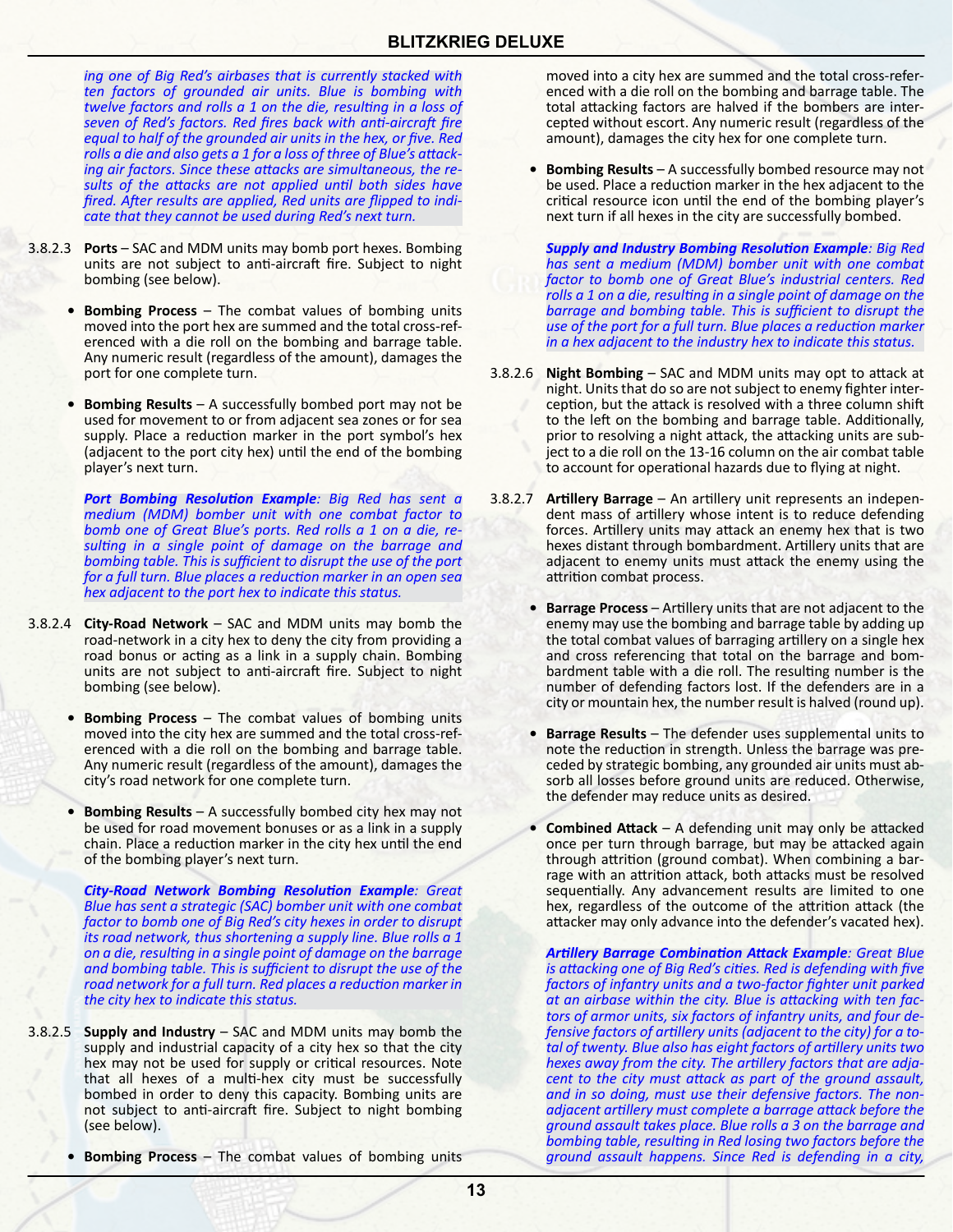<span id="page-13-0"></span>*these losses are halved to one. This loss must come from the air units, so Red is le� with five infantry factors and a single* air factor. The attrition attack ratio is twenty to six, but since *Red is defending in a city, the defending factors are doubled, so the a�ack is twenty to twelve or one to one. In order to increase the odds to two to one, Blue would have to strain for four points, and opts to do so. Blue rolls a die to resolve the a�ri�on a�ack and rolls a 2. Each side loses one factor, but Red must also retreat one hex. As Red's remaining air factor cannot retreat, and enemy units are adjacent to its hex, it is immediately eliminated. Blue resolves his straining result and rolls a 5. Since this is greater than the number of strain*ing points added to the attack, there is no additional result.

- 3.8.3 **Air Combat** Air combat is performed between enemy aircraft units. Air combat is initiated by intercepting or hunting FTR units. This process is simultaneously resolved on the air combat table with combat strengths possibly modified by the type of mission defense attacked. In each case, cross-reference the (modified) total combat strength of the firing units with a die roll on the air combat table. The resulting number indicates that number of combat factors lost by the opposing side. Use substitute units to show the reduction in unit strength.
- 3.8.3.1 **vs Escorts** When entering a hex that contains escort fighters, the bombers and escorts defend with half of their total combat strength, rounded up. The interceptors attack at double strength if the bombers are escorted, or triple strength if unescorted. Air transport has no defense other than escorting fighters. Any hits sustained by the defender must be taken from escort units before bombing or transporting units.

**Escort Attack Example**: Big Red has moved eight factors of *intercepting fighters to attack ten incoming factors of Great Blue bombers protected by two factors of escor�ng fighters. The interceptors are doubled to sixteen factors (which would have been twenty-four factors had the escorts not been present). Red rolls a 3 on the air combat table, eliminating three factors. This eliminates the two escort fighters and one factor of bombers. Blue halves his factors to six and rolls a 3, eliminating one factor of intercepting fighters.* 

3.8.3.2 vs Hunters - Following the resolution of air combat or strafing in a target hex between interceptors and bombers, air transport, and/or escorts, hunter units in an adjacent hex immediately attack surviving interceptor aircraft. The hunters attack at full strength, and may not be attacked by the interceptors. If the interceptors attack the hunters directly (rather than attacking a bomber or air transport unit), both sides fire at each other simultaneously at normal strength.

> **Hunter Attack Example**: Carrying on from the example *above, Great Blue has placed six factors of hunters adjacent* to the hex that Big Red's interceptors just attacked. Blue rolls *a 2 on the air combat table and eliminates two more factors of interceptors. The interceptors may not return fire on the hunters.*

3.8.3.3 **vs Patrols** – Upon entering a patrolling air unit's ZOC, intercepting units must stop. The intercepting units are not required to attack the patrolling units, but if they opt to do so, each side attacks at normal strength. After applying combat results, the smaller force must withdraw to a friendly base. The larger force must withdraw the same number of factors to a friendly base as well. Remaining patrol factors may remain on patrol. Remaining intercepting units may continue to move.

**Patrol Attack Example**: Great Blue is attempting to intercept *incoming Big Red bombers with ten factors of interceptors, but Red has previously placed six factors of Patrol aircra� between the Blue airbases and the target city. The interceptor aircra� must stop when moving adjacent to the Red patrol aircra� and decides to a�ack. Blue rolls a 3 and eliminates two factors of Red's patrol. Red rolls a 1 and eliminates three factors of interceptors. This leaves Red with four patrol aircra� to eight Blue interceptors. Since Red is the smaller force, it must withdraw to friendly airbases, while four of the Blue interceptors must do the same. This leaves four Blue interceptors to con�nue against the Red bombers.*

3.8.3.4 vs Interdiction – Upon entering an interdicting air unit's ZOC, intercepting units must stop. The intercepting units are not required to attack the interdicting units, but if they opt to do so, FTR units (from either side) attacks at normal strength, while TAC units fire at half strength, rounded up. After applying combat results, the smaller force must withdraw to a friendly base. The larger force must withdraw the same number of factors to a friendly base as well. Remaining intercepting units may continue to move. Remaining interdicting factors may attack adjacent ground units within their ZOC at double strength on the air combat table. Ground units attacked through interdiction return fire upon the interdicting units with anti-aircraft fire at half strength (rounded up) on the air combat table.

> **Interdiction Attack Example**: Big Red is attempting to inter*cept a group of Great Blue's fighters (six factors) and tac�cal* bombers (four factors) that are interdicting against Red's ad*jacent ground forces. Red is intercep�ng with twelve factors. Red rolls a 1, eliminating three of Blue's aircraft factors.* Blue's tactical bombers are halved, for a total of eight fac*tors, and rolls a 6, which has no effect. Since Blue now has seven factors to Red's twelve, Blue must withdraw back to an airbase and Red must also withdraw seven factors back to* base. The remaining interceptors may continue to move. If *the losses were reversed and the interdictors had factors re*maining, these factors could attack the ground units at double strength, while receiving half-strength return anti-air*cra� fire on the air combat table.*

3.8.3.5 **Strafing** – Strafing is the process of attacking enemy aircraft units on the ground. Intercepting and hunting units may strafe enemy airbases that contain aircraft units if they did not perform any other kinds of attacks during the current turn. Intercepting units attack at normal strength, while hunters attack at double strength. The grounded air units return fire as anti-aircraft fire at half-strength (rounding up). Strafers return to base following these attacks.

> *Strafing Example: Great Blue has moved ten factors of interceptors adjacent to six factors of grounded aircra� in one of Big Red's airbases. Blue rolls a 4 on the air combat table,* which has not affect. Had Blue's aircraft been hunters, the *factor total would be twenty and the result would have eliminated two of Red's aircra� factors. Red's factors are halved, and a 2 is rolled, which eliminates one of Blue's factors.*

3.8.3.6 **Overrun Cancellation** – If the result of interception eliminates sufficient enemy air factors involved in an overrun to cancel it, flip the overrun enemy units back to their front sides and complete the attrition combat normally.

#### **3.9 Turn End Activities**

Following the completion of all combat, each player performs a series of end-of-turn activities as needed, particularly in determining if victory has been achieved. Complete these steps as follows: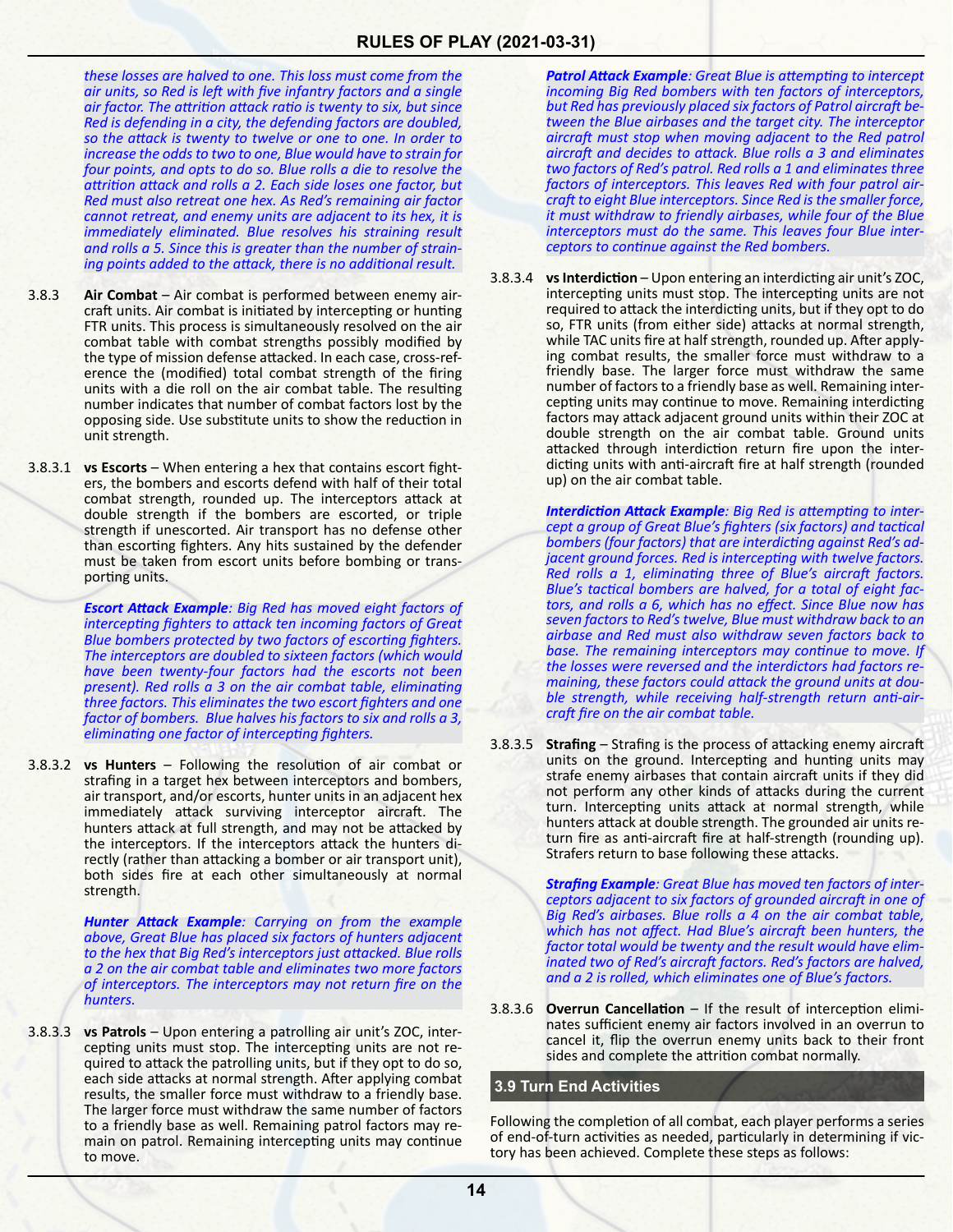- <span id="page-14-0"></span>3.9.1 **Ready Aircra�** – The current player flips any friendly inverted aircraft to their ready side.
- 3.9.2 **Reduc�on Status** The current player removes any flipped reduction markers on any friendly cities. After removing the flipped markers, flip any remaining reduction markers on friendly cities.
- 3.9.3 **Victory Determina�on** At the end of each player turn (not the full turn itself), each player may check to see if victory has been achieved. This is accomplished in one of three ways:
- $3.9.3.1$  **Annihilation** A player wins if all of the enemy's units have been eliminated, while having at least fourteen friendly units remaining in play.
- 3.9.3.2 **Conquest** A player wins if their forces occupy or are adjacent to all of the city hexes in the opponent's country through two consecutive player turns (ex: Red completing a turn and then Blue completing a turn).
- 3.9.3.3 **Exhaus�on** A player wins at the end of the last full turn if thirty-five or more city hexes are friendly. Any other situa tion is considered a marginal victory to whichever player has lost the most units.
- 3.9.4 **Turn Marker Adjustment** Following the end of the second player's game turn, the second player checks for game-end. If the current turn includes a game-end die roll indicator (turns fifteen through twenty), the second player rolls a die. If the result is equal to or less than the game-end die roll indicator, the game ends immediately. Otherwise, the turn marker is advanced to the next space on the turn track.

#### **4.0 Minor Countries**

Apart from the two major countries on the map that represent home territory to the two players, there are five minor countries between them. These countries begin the game neutral to the struggles between the players, and react when this neutrality is challenged through invasion by either player.

#### **4.1 Minor Country Control**

The first player to cross the border *for any reason* (including retreating) or attack into a minor country becomes an aggressor against that country, while the other player becomes allied to that minor country as a liberator. All cities within an invaded minor country are friendly to the liberator, as long as they are not within the ZOC of an aggressor's unit. At the end of the player-turn in which a minor country is invaded, place the liberator's control markers in each city that has not been reduced by the aggressor to indicate the alliance.

#### **4.2 Control Effects**

A liberator may move through friendly cities at any time and may base aircraft units there. The liberator may also stack ground units normally in unreduced (see below) minor country cities. If attacked, the aggressor must attack both the unreduced city and any liberating ground units within it.

#### **4.3 Minor City Reduction**

Minor country cities each begin with their own ZOC as if an infantry unit were stacked within the city. All aggressor units other than armor and air-assault must stop if they move adjacent, and all aggressor units must attack if they end their movement adjacent to a minor country city hex. The aggressor may not enter minor country ci�es until they have been reduced on the minor city reduction table. To reduce a city, the aggressor adds all attacking factors including supporting MDM or TAC aircraft units and cross-references this total with a die roll on the minor city reduction table. No more aircraft factors may be used than ground unit factors involved in the attack. The resulting number indicates that number of factors lost by the aggressor. If the result is also marked with an asterisk, the minor city is reduced. Otherwise, the aggressor units must retreat two hexes. An aggressor may not enter a reduced city if enemy (liberator) units occupy it. These units may be attacked in lieu of reducing the city or at the simultaneously with a reduction attempt but by different attacking units. Remove the control marker from reduced cities.

#### **4.4 Garrisons**

To keep a captured minor city friendly, it must be continually garrisoned by at least one ground unit. This applies to both players following the reduction of a minor city. After a city has been reduced, it may be entered normally.

#### **4.5 Guerrillas**

At the end of any player turn where an aggressor occupies a minor country, but does not garrison every city within that country, that player must eliminate two factors from the forces within the country due to guerrilla actions. If the aggressor as simply moved through or flown over the minor country, losses must be removed from those units that violated its territory.

Note that if an aggressor loses control of a single city, even after reducing all of them, guerrilla attacks resume.

#### **4.6 Supply Effects**

Combat supply may not be traced freely through or over a minor country that is currently neutral. An aggressor may not trace supply lines through a minor country unless all of the cities within that country are garrisoned at the beginning of the turn that supply is traced or two combat factors are eliminated from friendly units within that country. Note that these losses are exclusive of and in addition to any effects of guerillas. A player may avoid this loss by simply not tracing supply through or over a neutral country.

#### **5.0 Optional Extended Play**

The following rules are provided to add variety and additional challenges to game play. They may only be used if both players agree to use them in advance of play.

Rather than use the game-end die roll to determine when play ends, use the "extended play" boxes below the turn track to complete one years' worth of play. Players may opt to continue play into a second year, lengthening the game according to the guidelines noted below:

- 5.1.1 **Sudden Death** Play continues until a player achieves either the annihilation or conquest victory conditions.
- 5.1.2 **Added Time** Specify a fixed number of additional turns to play. This can be with or without the random game-end mechanic. If used with this mechanic, specify a turn on which the second player should start rolling for game-end.
- 5.1.3 **Weather** The only game mechanic that is directly affected by using extended play is determining weather. Note that the weather chart includes columns for each two-week period beyond the first seven turns. When starting a new year, the weather for the first seven turns is automatically "clear."